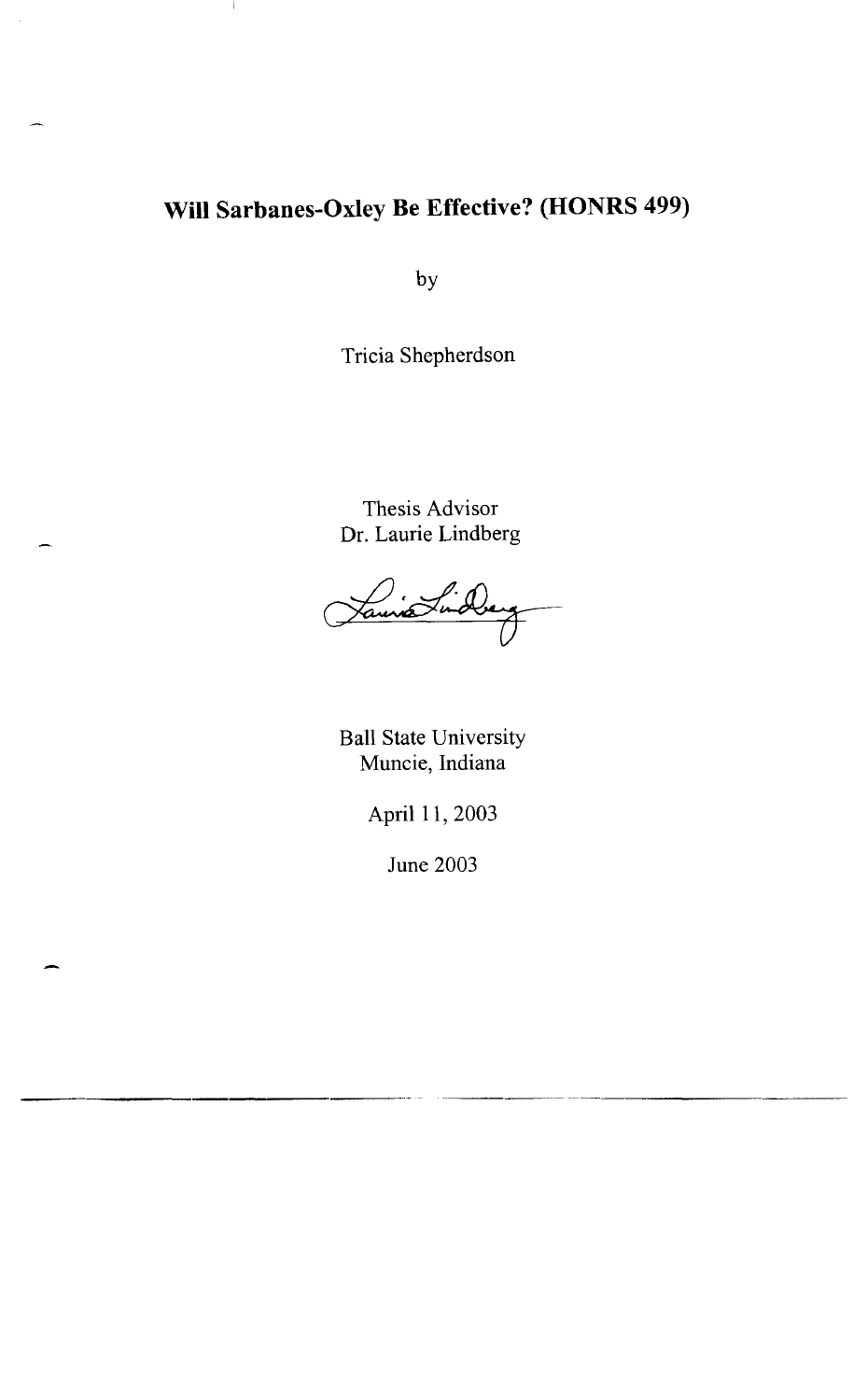$\frac{\mathcal{L} \rho(\mathcal{L} e^{H}}{\mathcal{L} \rho \mathcal{L} \rho^{2}}$ Lis<br>Papel  $\sim \frac{1}{\omega}$ 

**Abstract** 

**In** response to all of the recent accounting failures, Congress passed the Sarbanes-Oxley Act. Its objective is to prevent the same types of accounting failures and fraudulent activity from occurring in the future. However, the effectiveness of Sarbanes-Oxley is largely uncertain. In my opinion, it will not be very effective. Penalties to deter corporate fraud existed prior to the legislation, and they have not worked very well. Studies conducted by the United States Bureau of Justice confirm this. One of Sarbanes-Oxley's main approaches to correcting the problem of corporate fraud is to increase the existing penalties. HealthSouth, the first firm to be charged under Sarbanes-Oxley, proves that the increase in penalties will not serve as an effective deterrent for corporate crime. **In** order to support this conclusion, I give a brief analysis of the major provisions of Sarbanes-Oxley and then discuss a couple of the major accounting failures that have recently occurred. **In** addition, statistics on fraud crime and the success rates of parole are also included.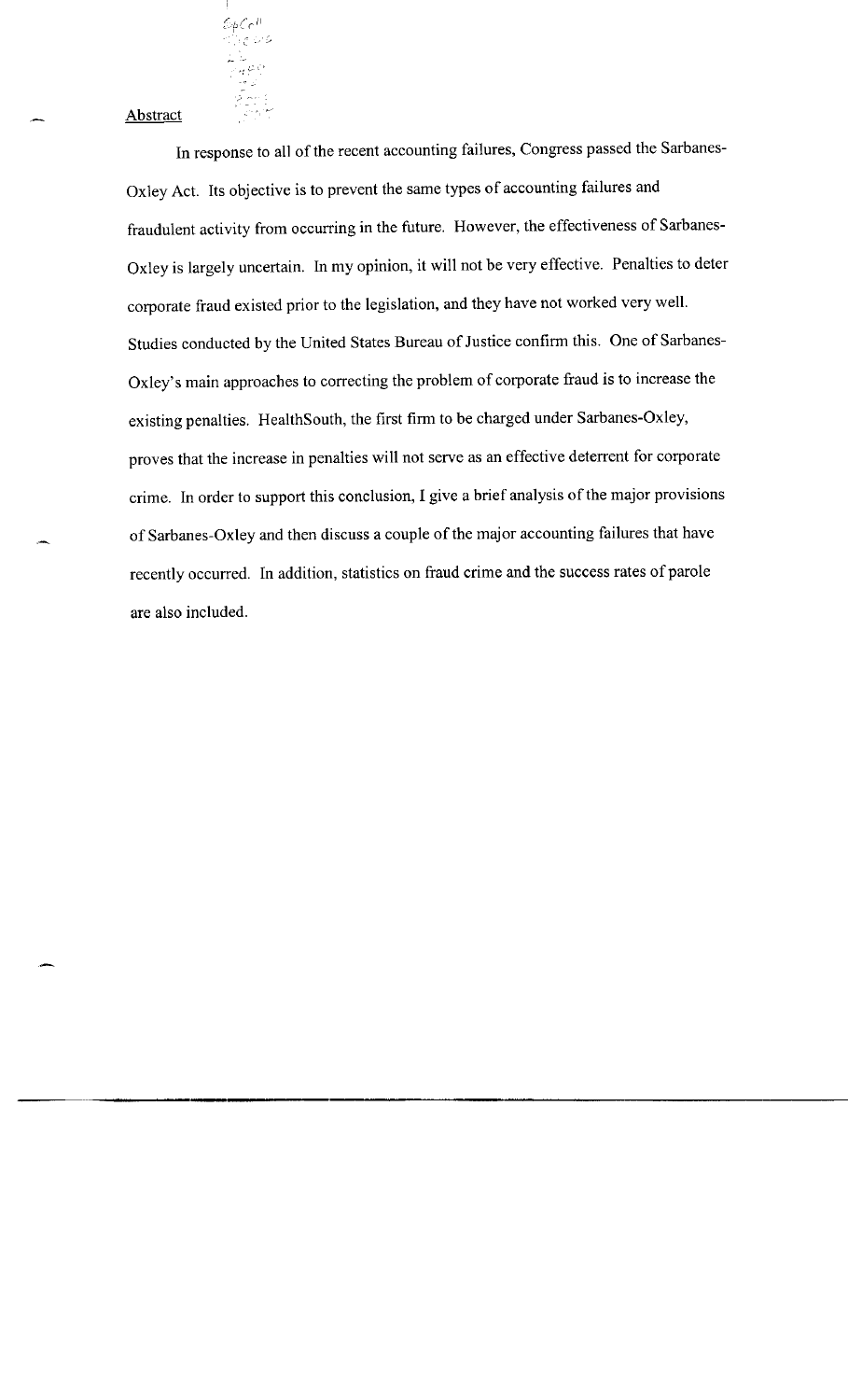## Acknowledgements

 $\ddot{\phantom{a}}$ 

- **.:.** I want to thank Dr. Laurie Lindberg for advising me through this project. She was extremely helpful in both the writing and brainstorming process.
- ◆ I would also like to thank Dr. James Duncan for revising my paper for technical errors and for inspiring my interest in this topic.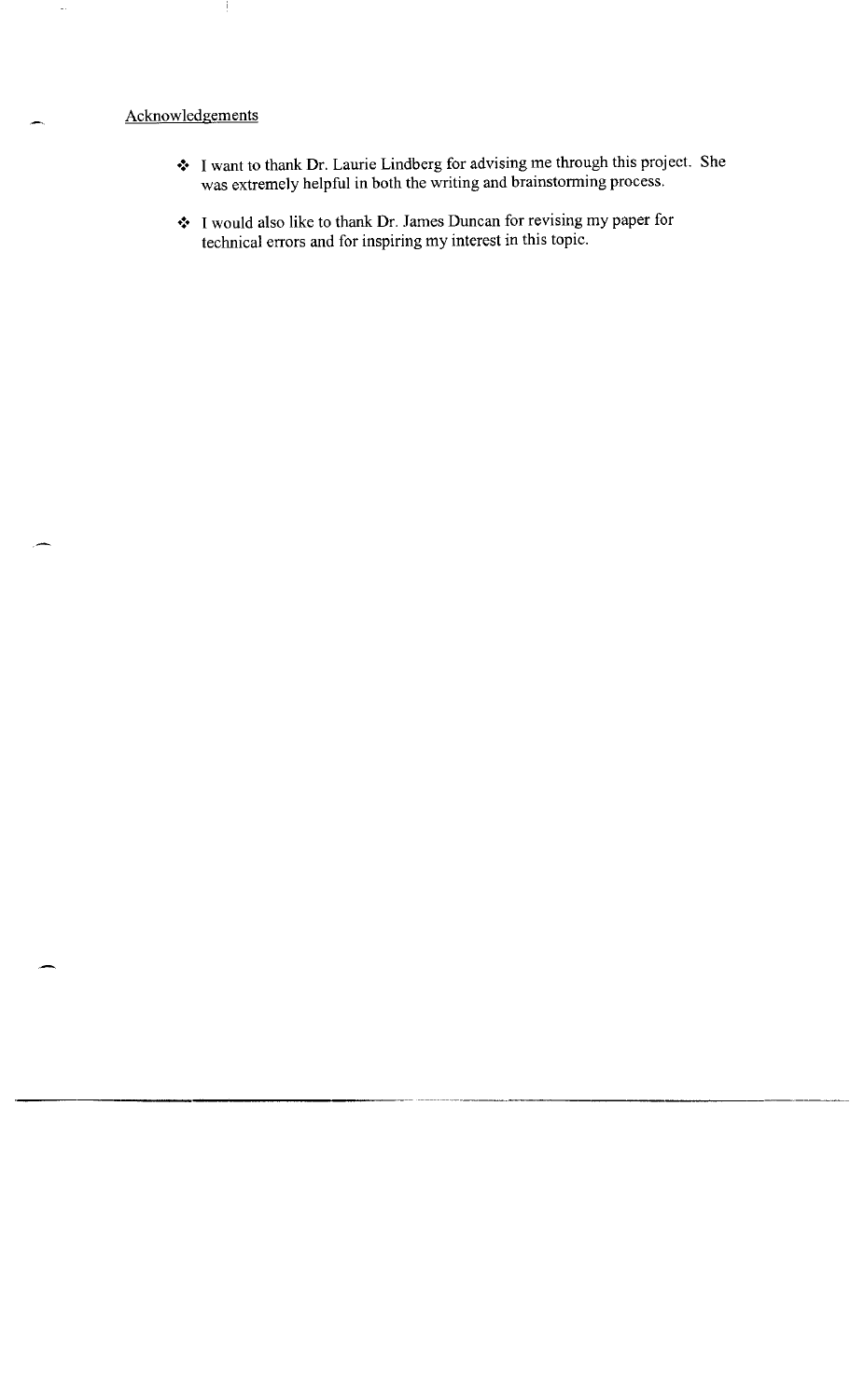## **Will Sarbanes-Oxley Be Effective?**



--

 $\overline{\phantom{0}}$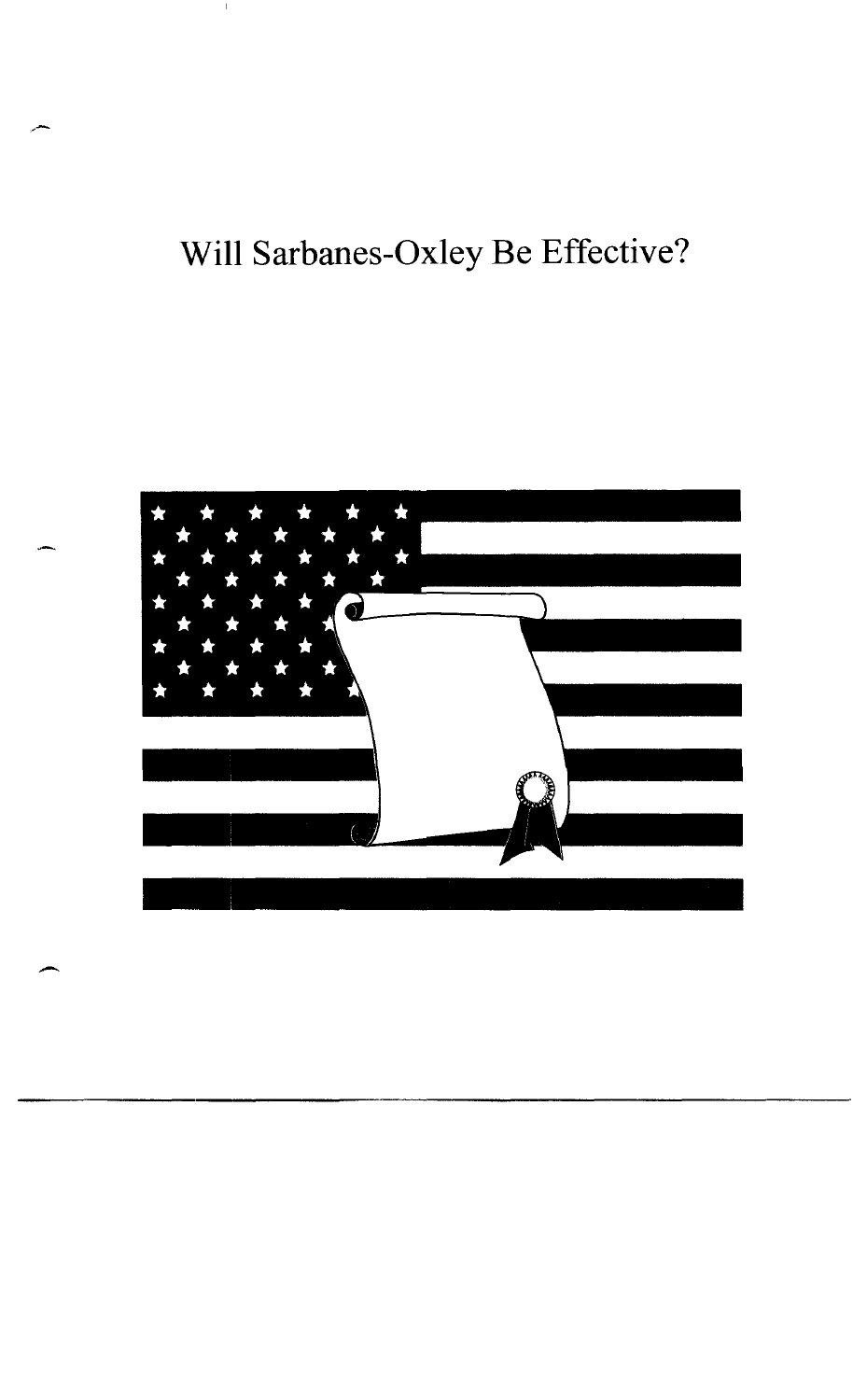The Sarbanes-Oxley Act was passed by Congress in July of 2002. This act is the legislative government's response to all the recent failures that have occurred in public accounting. The objective of Sarbanes-Oxley is to prevent fraudulent acts from occurring in order to protect current and prospective creditors and investors and to restore their confidence in the business economy. The significant issue is whether or not this will be effective. There are two big questions weighing on people's minds. [s it is possible for legislation to curb negative actions? Will this Act prevent situations that have occurred in some of the recent accounting failures? Through a discussion of the elements that comprise Sarbanes-Oxley, the scandals that occurred in some of the recent accounting failures, and whether or not Sarbanes-Oxley will be effective against accounting misconduct in the future, these questions will be answered.

It is important to have a strong understanding of what components make up this Act in order to assess its effectiveness. Sarbanes-Oxley applies to all companies which are registered under the Securities and Exchange Commission Acts. Most companies register so that they can issue stock. Sarbanes-Oxley also applies to all accounting firms which are registered with the newly created Public Company Accounting Oversight Board. Any accounting firm which wishes to prepare or issue any type of audit report for a company issuing stock is required to register with the Public Company Accounting Oversight Board by the laws set forth in Sarbanes-Oxley.

One of the first things that the Sarbanes-Oxley does is to establish the Public Company Accounting Oversight Board (101a). The responsibilities of this Board are to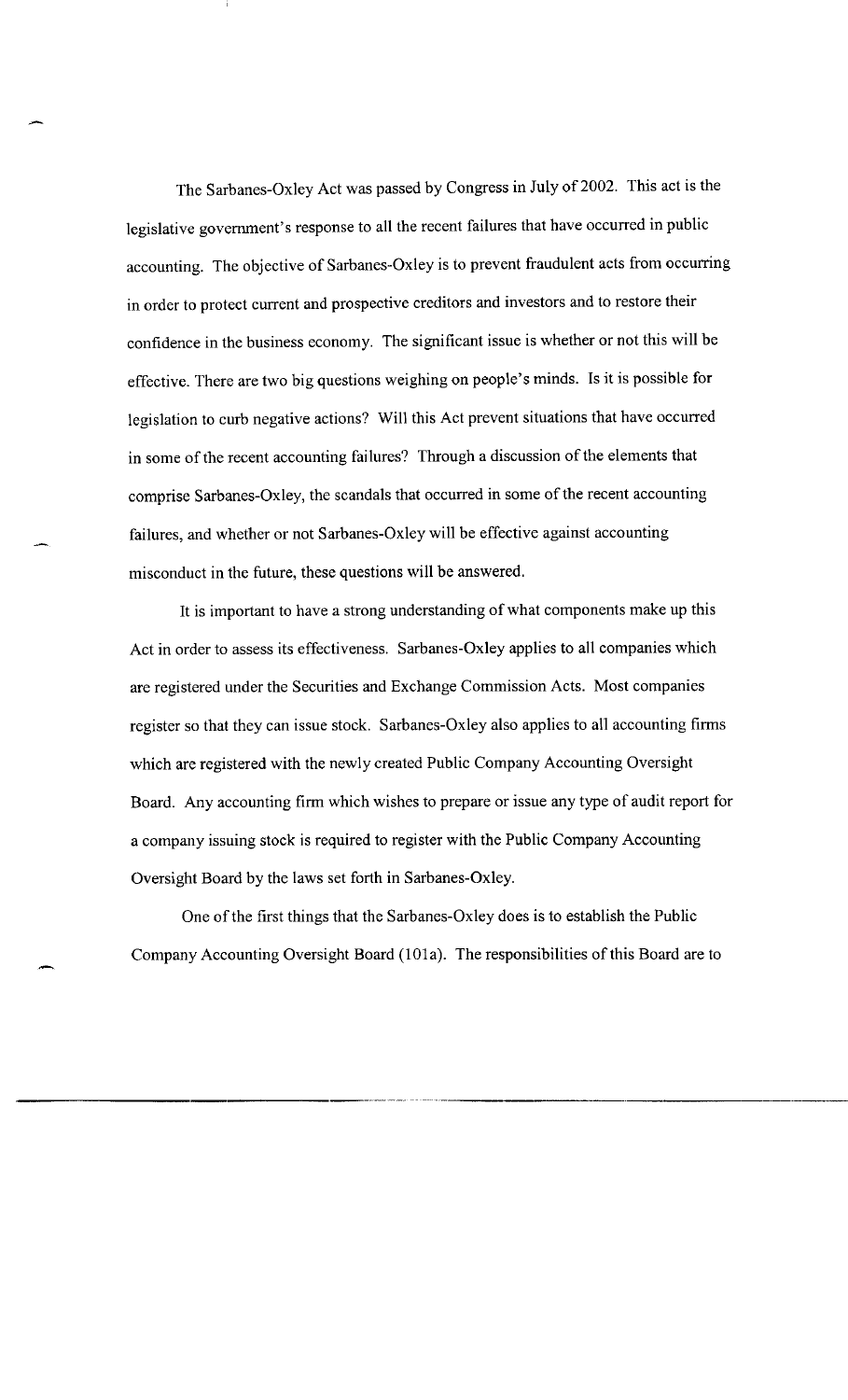register public accounting firms and to establish or adopt auditing, quality control, ethics, independence, and other standards relating to the preparation of audit reports. The Public Accounting Oversight Board is also required to enforce compliance with Sarbanes-Oxley by inspecting registered public accounting firms, conducting investigations of those firms when necessary, and punishing fairly all firms or persons not in compliance with the act (lOle).

Members of the Public Company Accounting Oversight Board are appointed by the Securities and Exchange Commission. The Board must consist of five individuals who have shown their dedication to the protection of investors, creditors, and the public interest. These individuals must also possess an understanding of the importance and purpose of financial disclosures and audit reports. In addition, exactly two members of the Board shall be or have been certified public accountants. All members of this Board will serve on a full-time basis and will not be permitted to be employed by any other person or firm while serving as a member of this Board. Also, members of the Board will not be allowed to share profits with or receive payments from any public accounting firm, with the exception of fixed continuing payments such as a retirement pension. Each term of service to the Board will last for five years, and no individual may serve more than two terms. The terms may be served consecutively. In order to create stability on the Board, only one member's term shall expire and be filled by a new member each year (lOle).

The Public Company Accounting Oversight Board serves a government function, but it is not a government agency. It has the power to conduct operations and maintain offices, to appoint employees, accountants, attorneys, etc. as needed, and to lease,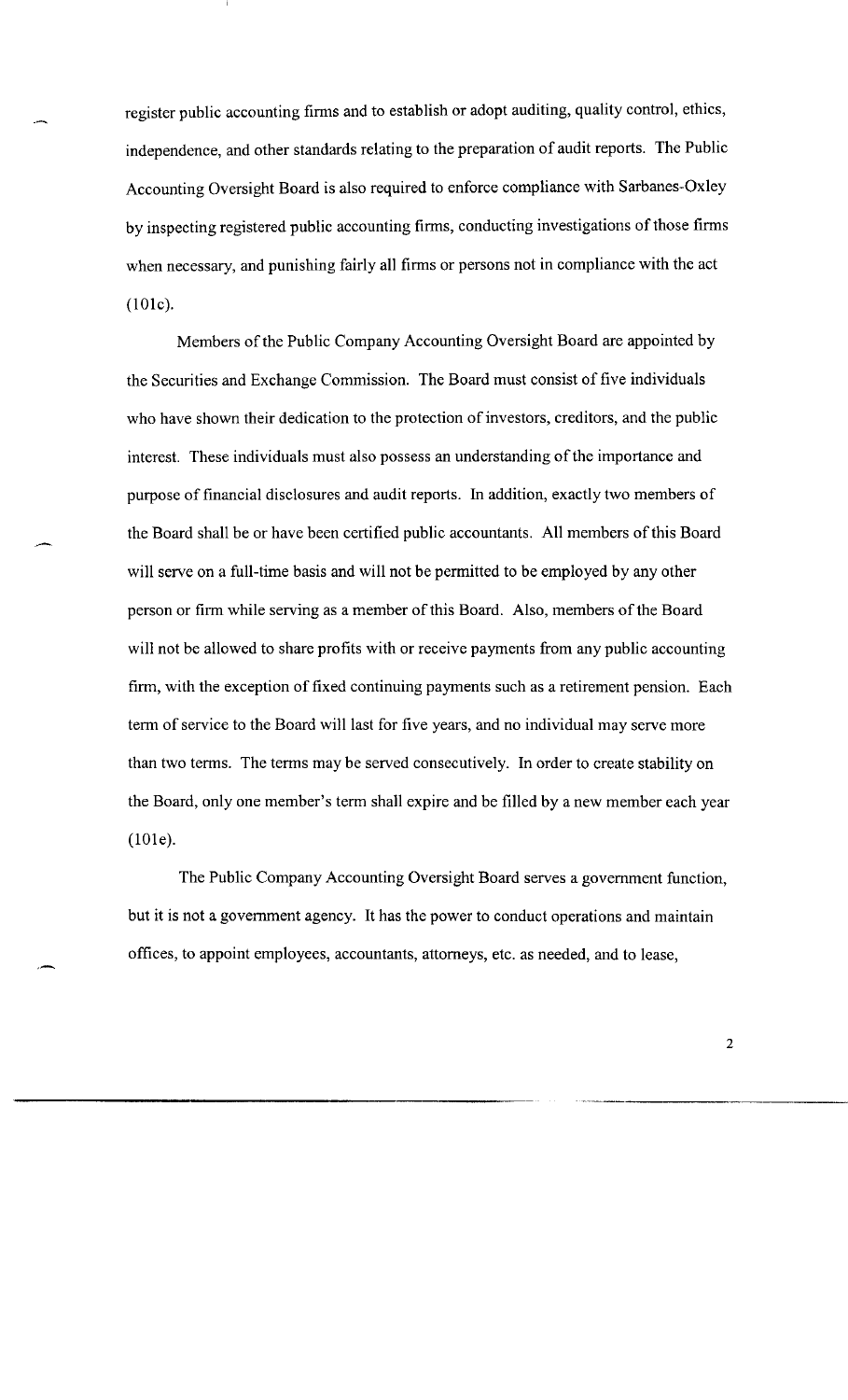purchase, or otherwise acquire or sell property. It also has the power to enter into contracts, to sue and be sued, and to collect and disburse accounting support fees (101f).

As mentioned previously, the Board has the authority and responsibility to conduct investigations of firms which are not in compliance with law. Specifically, the Board may investigate any action, practice, or failure to act that violates Sarbanes-Oxley, the rules set forth by the Board, securities laws, or professional standards that are committed by a registered public accounting firm or any person related to a registered public accounting firm, regardless of how the Board becomes aware of the violation (I05b).

While conducting the investigation, the Board has the power to require the testimony of the firm or any related person, including any client of the firm, if such a testimony is considered to be relevant and material to the investigation. The Board may also require the production of audit workpapers and any other relevant documents or information by the firm or any other person, including any clients of the firm. If the registered public accounting firm or any person related to it does not willingly produce any of the previously mentioned items, the Board may seek a subpoena from the Securities and Exchange Commission to require the production of any or all of them. All documents that are given to the Board during an investigation will be kept confidential (I05b).

If a registered public accounting firm or any person related to such a firm is found to be in violation, the Board will first bring specific charges against the firm or person. The firm or person charged with a violation will be notified of the charge and given an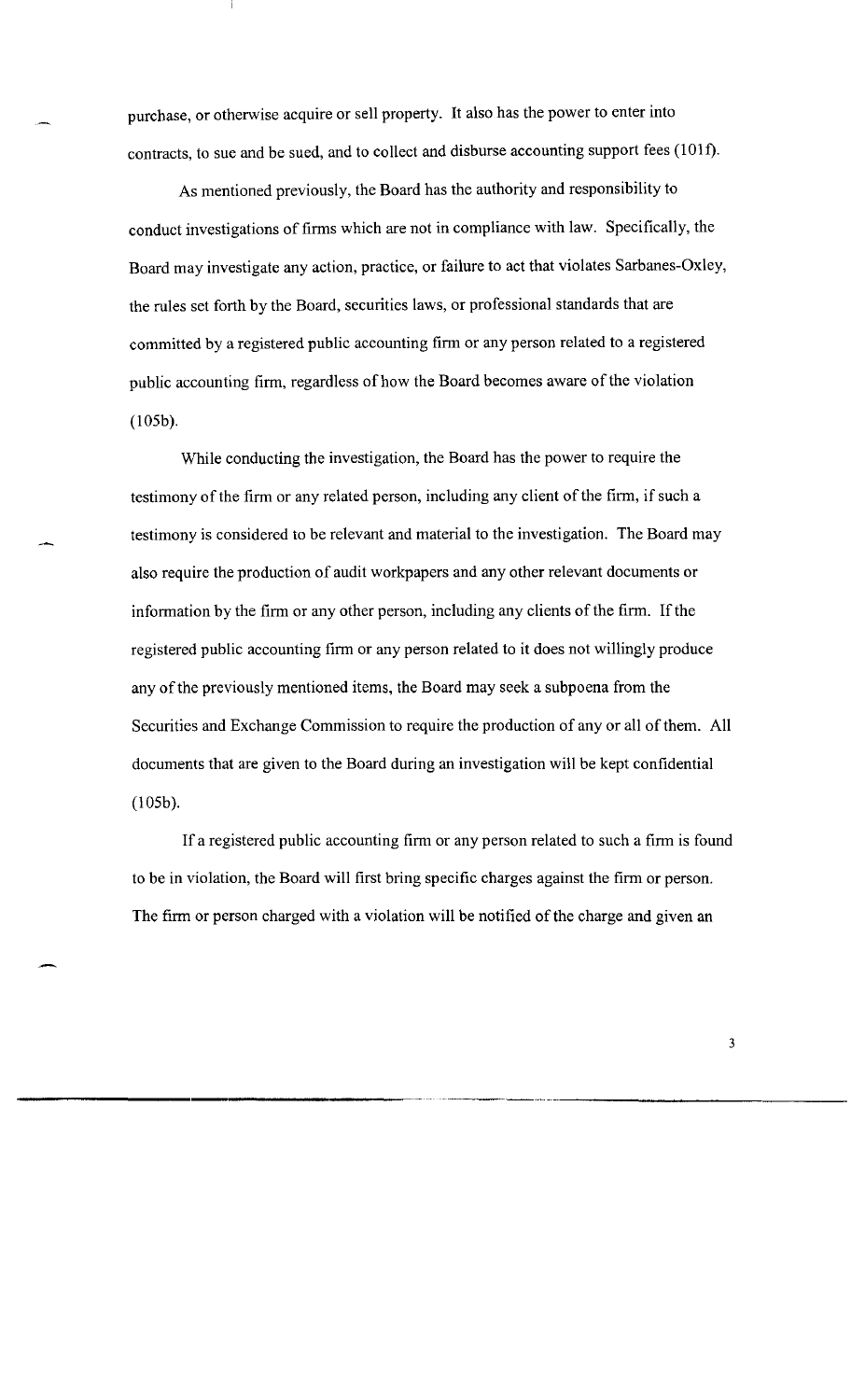opportunity to defend its position. The Board may also impose any of the following disciplinary or corrective sanctions:

- $(A)$  a civil money penalty for each such violation, in an amount equal to not more than \$100,000 for any natural person or \$2,000,000 for any other person
- (B) censure
- (C) required additional professional education or training

(D) any other appropriate sanction provided for in the rules of the Board If the violation is found to be caused by intentional or knowing conduct, reckless conduct, or by repeatedly negligent conduct, then the Board may impose one of the following disciplinary or corrective sanctions:

- (A) temporary suspension or permanent revocation of registration under this title
- (B) temporary or permanent suspension or bar of a person from further association with any registered public accounting firm
- (C) temporary or permanent limitation on the activities, functions, or operations of such firm or person (other than in connection with required additional professional education or training)
- (D) a civil money penalty for each such violation, in an amount equal to  $-$  not more than \$750,000 for any natural person or \$15,000,000 for any other person (105c).

The Board also reserves the right to enforce sanctions on any registered public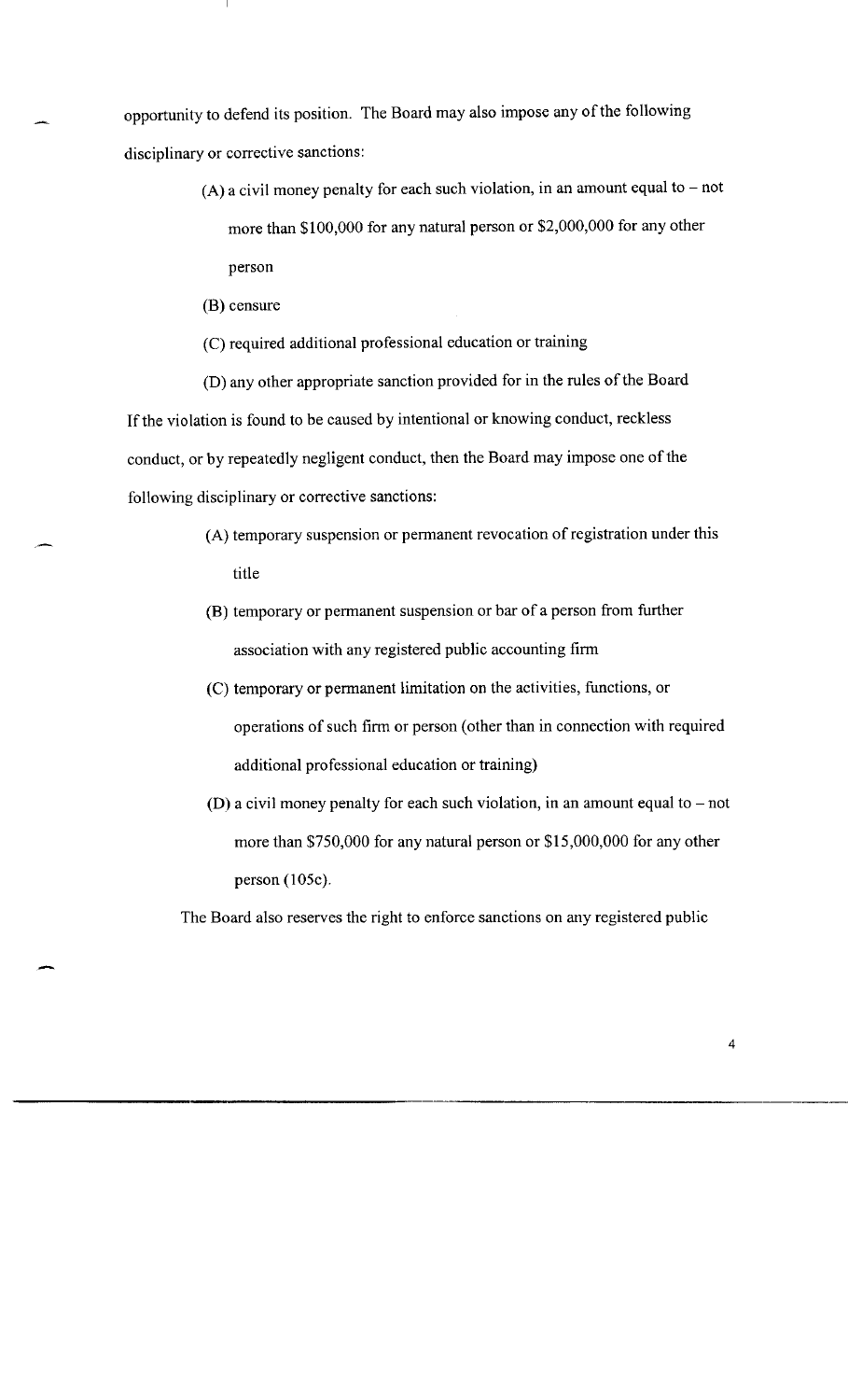accounting finn if it refuses to cooperate during an investigation. The Board may impose the following sanctions for lack of cooperation:

- (A) suspend or bar such person from being associated with a registered public accounting firm, or require the registered public accounting firm to end such association
- (B) suspend or revoke the registration of the public accounting finn
- (C) invoke such other lesser sanctions as the Board considers appropriate, and as specified by rule of the Board (105b)

The creation of the Public Company Accounting Oversight Board is very significant. It is the first legislation ever enacted with the purpose of regulating the accounting profession. Prior to this legislation, the American Institute of Certified Public Accountants, a voluntary national organization, established rules and standards to direct accountants through challenges and uncertain situations that may arise (Whittington and Pany 13). The American Institute of Certified Public Accountants no longer performs this activity because Congress gave the Public Company Accounting Oversight Board legal authority to establish rules and regulations for the accounting profession. This is a very huge blow to the profession because accountants had always been viewed as being so honest and trustworthy that Congress allowed them to be self-regulating. It is not that people believed that there were not any accountants who lied and cheated. However, the public did believe that the vast majority of them would do what was right in any situation and that this majority was strong enough to regulate or filter out the corrupt accountants. For the most part, people believed that accountants would not "cook the books" or assist someone in doing so. They protected investors and the public from the treachery of evil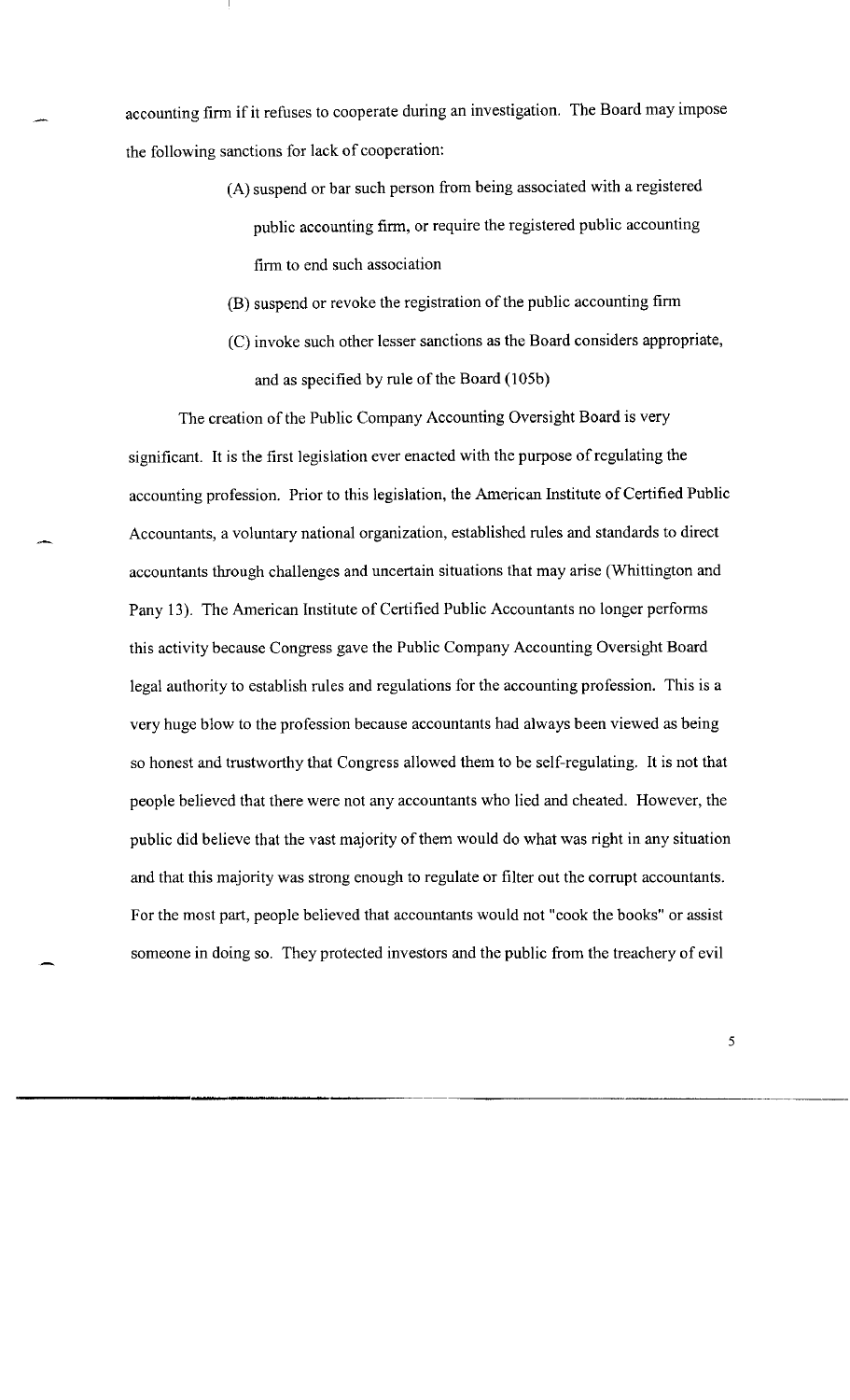executives. Unfortunately, with this new legislation, a new, less respectable light has shone on accountants. Now that Congress has taken away their power of self-regulation because of all the recent scandals, the positive view the accounting profession used to enjoy is quickly slipping away.

Regrettably, the Public Company Accounting Oversight Board got off to a very rocky start. When Congress created this Board, it did so with the idea that the Board would stand for the highest accountability and ethical standards possible. Unfortunately, among the selections to the Board was William Webster. In fact, he was chosen to serve as the chairman of the Board. Until July of 2002, Webster had been a member of the board for a small company called U.S. Technologies. While he was serving as a member of this board, there was an incident of possible fraud. Webster was accused of not investigating issues that the company's independent auditor brought to his attention. It appeared that he did not want to find out the truth. This tarnished the view of the Public Company Accounting Oversight Board before it even began functioning as its own unit because Webster's situation was the exact kind of situation the Board was created to prevent ("PCAOB Challenged").

According to Sarbanes-Oxley, the Securities and Exchange Commission (SEC) functions as the regulatory body of the Public Company Accounting Oversight Board. It possesses supervisory and enforcement power over the Board (107a). One of the duties of the SEC is to approve rules and punishments for breaking the rules that are created by the Board. A new rule or a modification of an existing rule will not become effective until the SEC has approved it  $(107b)$ . In addition to the SEC review of punishments for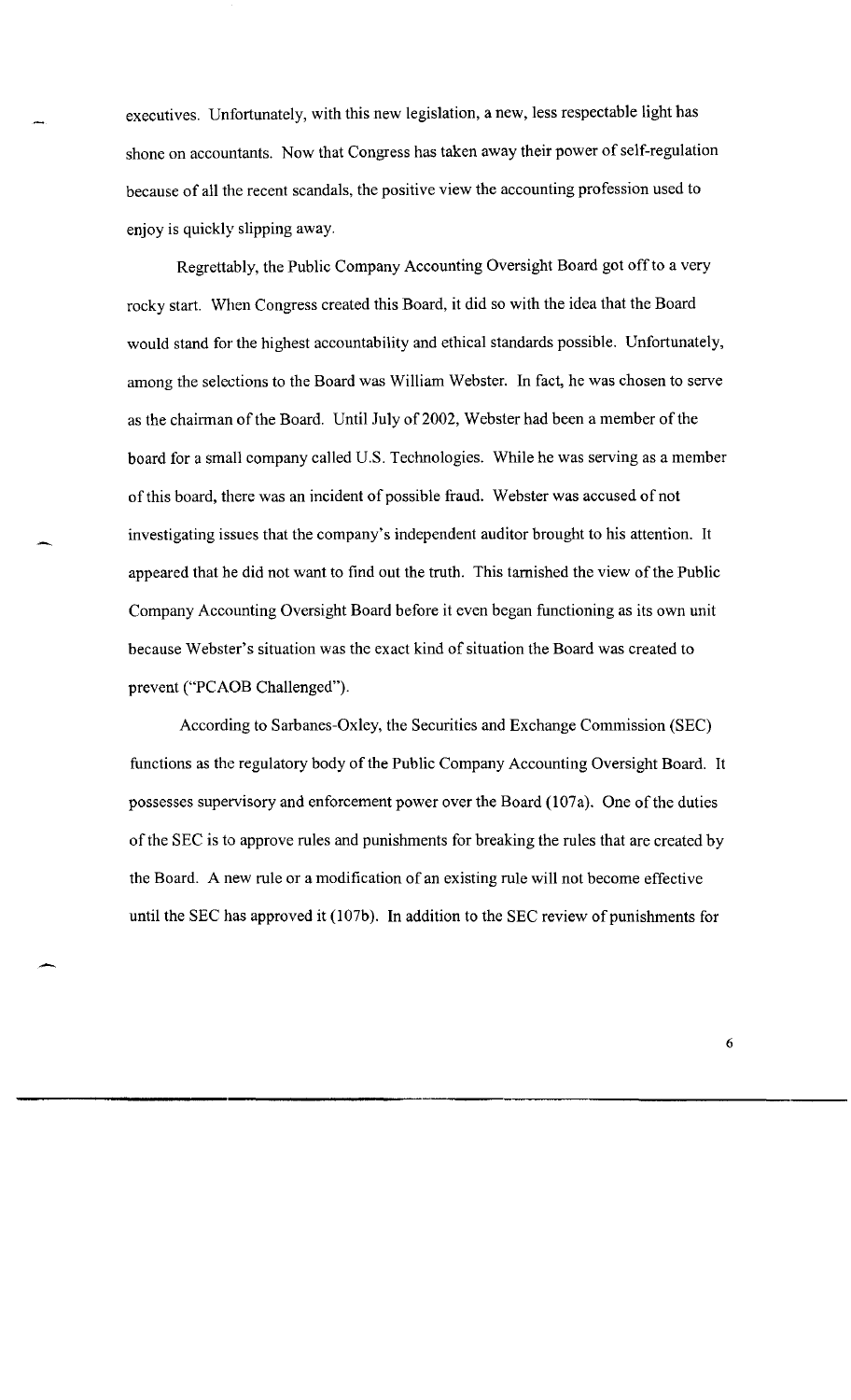the violation of rules, the United States Sentencing Commission will review them (Il04a).

The SEC also has the responsibility to review disciplinary actions of the Board. The Board is required to file any final sanction issued against a registered public accounting firm with the SEC. The SEC has the power to increase, modify, reduce, or terminate any sanction of the Board if it finds the sanction to be unnecessary or inappropriate according to Sarbanes-Oxley or the securities laws or if the sanction is extreme, oppressive, or insufficient (107c).

Along with reviewing the Board's actions, the SEC must also review its financial stability. The budget created each year by the Board is subject to the approval of the SEC (I 09b). The Board is also required to submit an annual report to the SEC. This report must include audited financial statements (IOlh).

Auditors, as individuals and as firms, are required by law to maintain independence from the client that they are auditing so that every person will know, without a doubt, that they were not biased during the audit or in their opinion of the financial statements of the client. Sarbanes-Oxley has both expanded and clearly defined the level of independence that the auditor is required to maintain. It is now illegal for a person or firm providing any type of audit service required by Sarbanes-Oxley or by the Securities and Exchange Commission to simultaneously provide any non-audit services prohibited by the Securities and Exchange Act of 1934 and any of the following nonaudit services:

> (I) bookkeeping or other services related to the accounting records or financial statements of the audit client;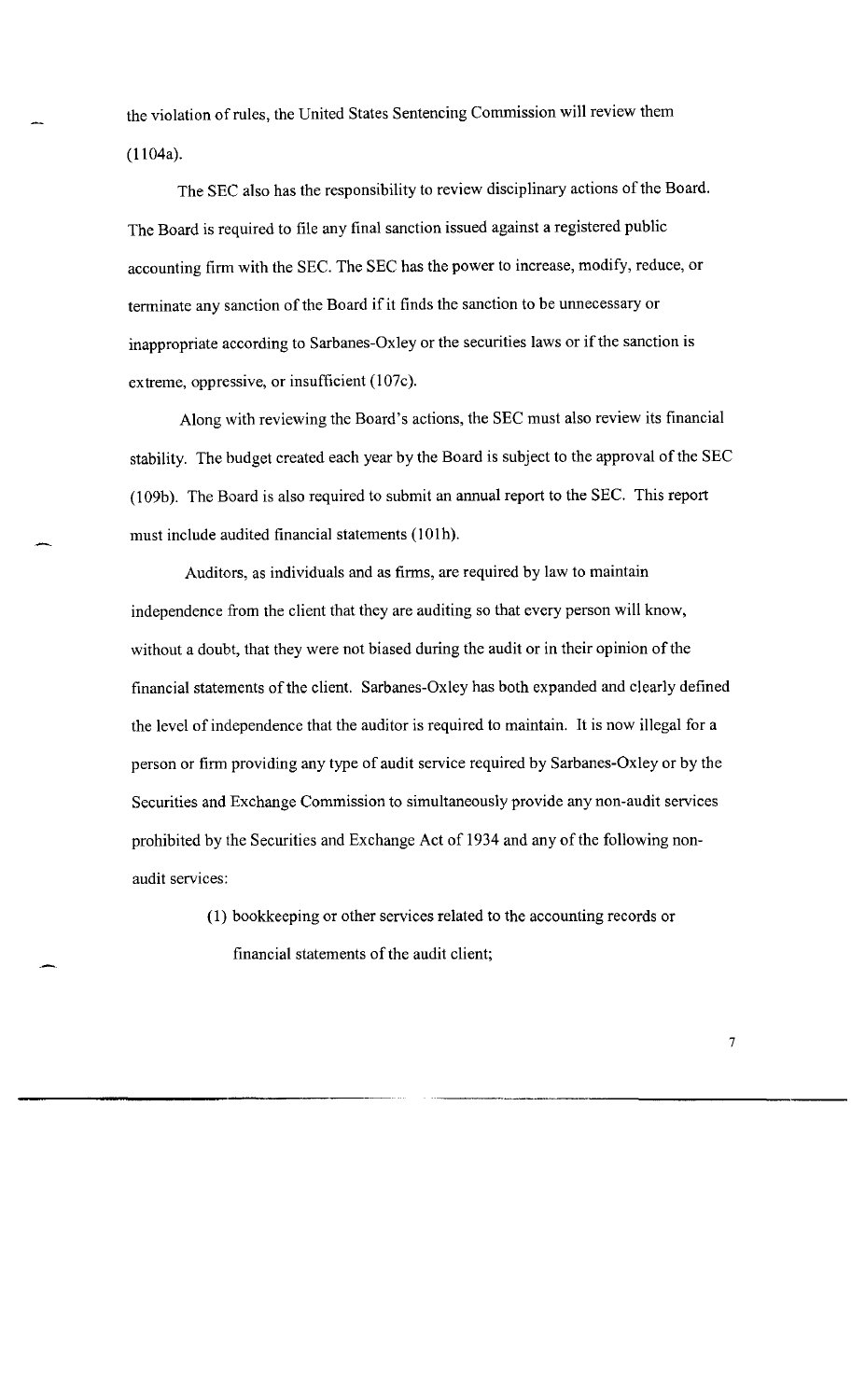- (2) financial information systems design and implementation;
- (3) appraisal or valuation services, fairness opinions, or contribution-in-kind reports;
- (4) actuarial services;
- (5) internal audit outsourcing services;
- (6) management functions or human resources;
- (7) broker or dealer, investment adviser, or investment banking services;
- (8) legal services and expert services unrelated to the audit; and
- (9) any other service that the Board detennines, by regulation, is impermissible.

However, the person or firm providing audit services will be permitted to provide any non-audit services, such as tax services, not specifically prohibited above or by the Securities and Exchange Act of 1934 on one condition. The audit committee of the client must approve the non-audit service before it can be performed (201 a&b). Of course, there are exceptions to the rule of prior approval. If the non-audit services comprise 5% or less of the total revenues received by the auditor or the auditor's finn from the client or if the services were not recognized as non-audit services by the client at the time of their perfonnance, the services do not need to be approved by the audit committee of the client. Also, if non-audit services begun prior to approval are brought to the attention of the audit committee in a timely manner and are approved before completion, the prior approval requirement can be waived (202i).

The two remaining issues of importance related to the independence of auditors deal with the required rotation of auditors and conflicts of interest. According to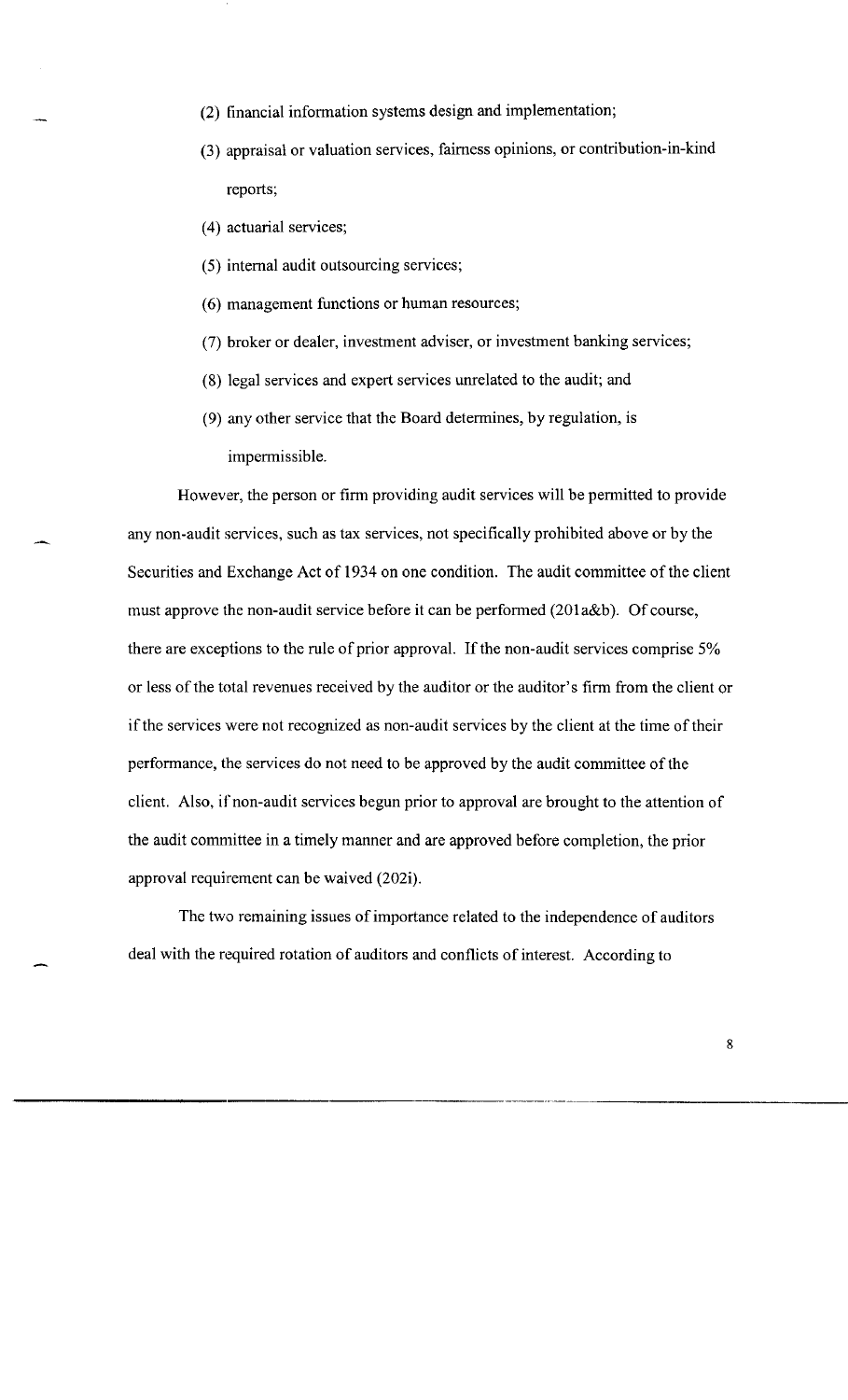Sarbanes-Oxley, the audit partner planning and controlling the audit and the audit partner reviewing the audit must be rotated at a minimum of five years intervals. The audit partners may be changed sooner, but they cannot remain on a job for the same client for longer than five years (203). Also, the client of the registered public accounting firm cannot fill certain offices with a person that previously was employed at the firm and participated in the audit of the client during the one-year period prior to the date the current audit was started. These offices include, but are not limited to, chief executive officer, controller, chief financial officer, and chief accounting officer (206).

Sarbanes-Oxley sets out specific responsibilities and requirements of corporations for increasing the accountability and the effectiveness of financial reporting. One of the most important responsibilities that a corporation bears is preparing the financial statements. The officer who signs each report, whether quarterly or annually, is required to have actually reviewed the report. After reviewing the report, the signing officer must believe that report fairly reflects the financial position of the firm, which means to his or her know ledge the report contains no material misstatement or fraud. Material misstatement means either the exaggeration of or the omission of an amount that would affect an investor's decision that was made based on financial statements or reports (302a).

Officers who sign financial reports also have responsibilities related to internal controls. They are required to establish and maintain internal controls that relay material information to the officers who sign financial reports. They are also required to assess the effectiveness of the controls within 90 days before the report is issued and document their findings. It is the responsibility of those officers whose signatures are on financial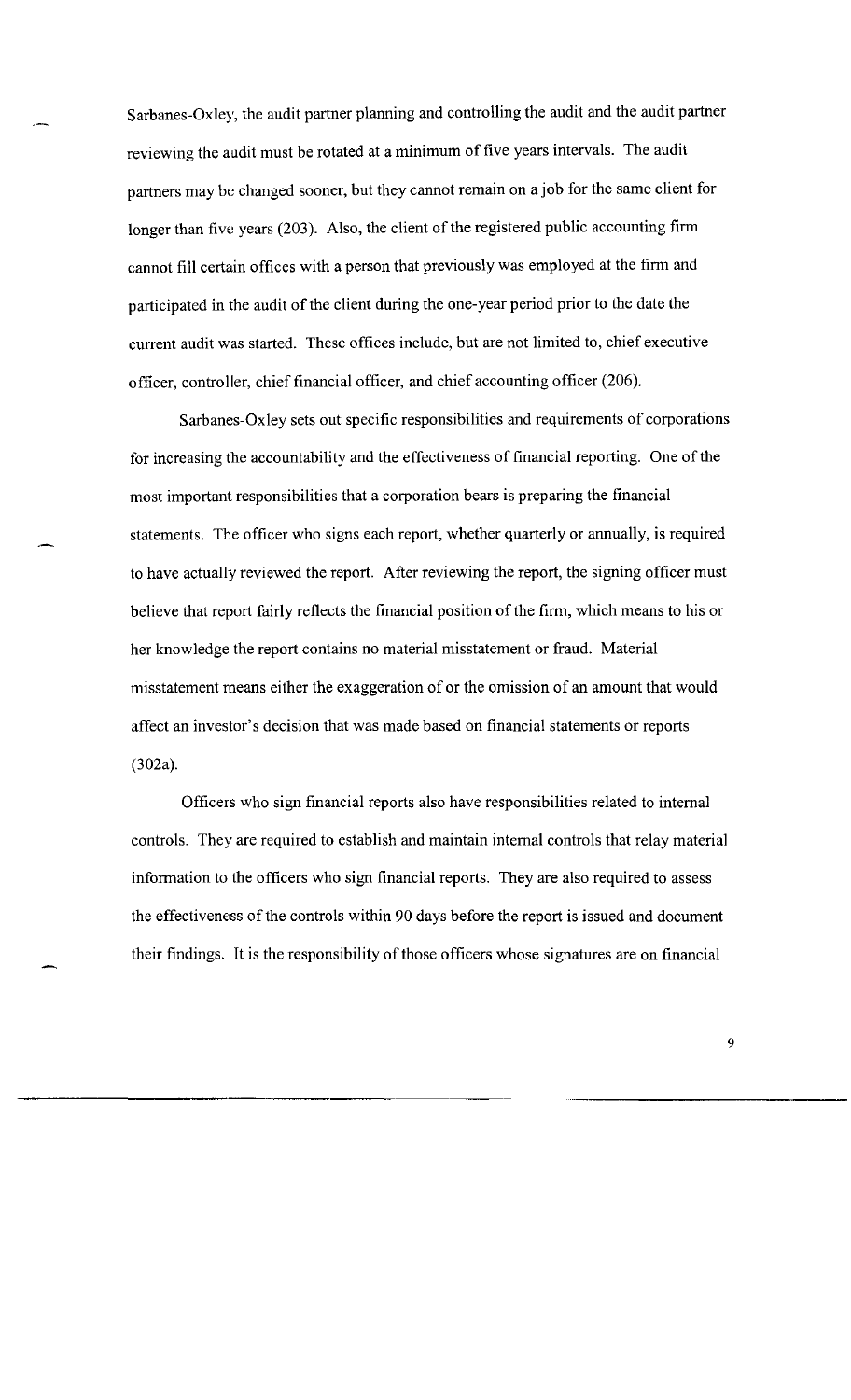reports to keep both the auditors and firm's audit committee informed. They are required to relay information concerning any significant weaknesses or changes in internal controls and any degree of fraud that is found (302a).

Members of the audit committee are also members of the board of directors and must maintain their independence. They are not allowed to receive any compensation from the firm whose board they serve on other than compensation directly related to their membership on the board or on the audit committee. In regard to audit services, members of the audit committee have the responsibility of choosing and compensating the services of any registered public accounting firm employed by the firm. This committee is also responsible for overseeing the work that public accounting firms do and settling any disputes that may arise between the auditors and management. Another important task of the audit committee is to deal with complaints from the firm and anonymous complaints from the firm's employees concerning the accounting and auditing procedures being used and the internal control procedures that are implemented (301).

Restrictions focusing more on individuals in a firm than the firm itself deal with improper influence, loans to executives, and ethics. Sarbanes-Oxley makes it illegal for any officer, director, or person acting on behalf of an officer or director to attempt to influence the independent auditor to act in a fraudulent or manipulative way that would cause the financial statements of the firm to be materially misstated (303a). A firm is restricted from issuing personal loans to its executives unless the loan is provided in its ordinary course of business, is of a type that is typically available to the public, and is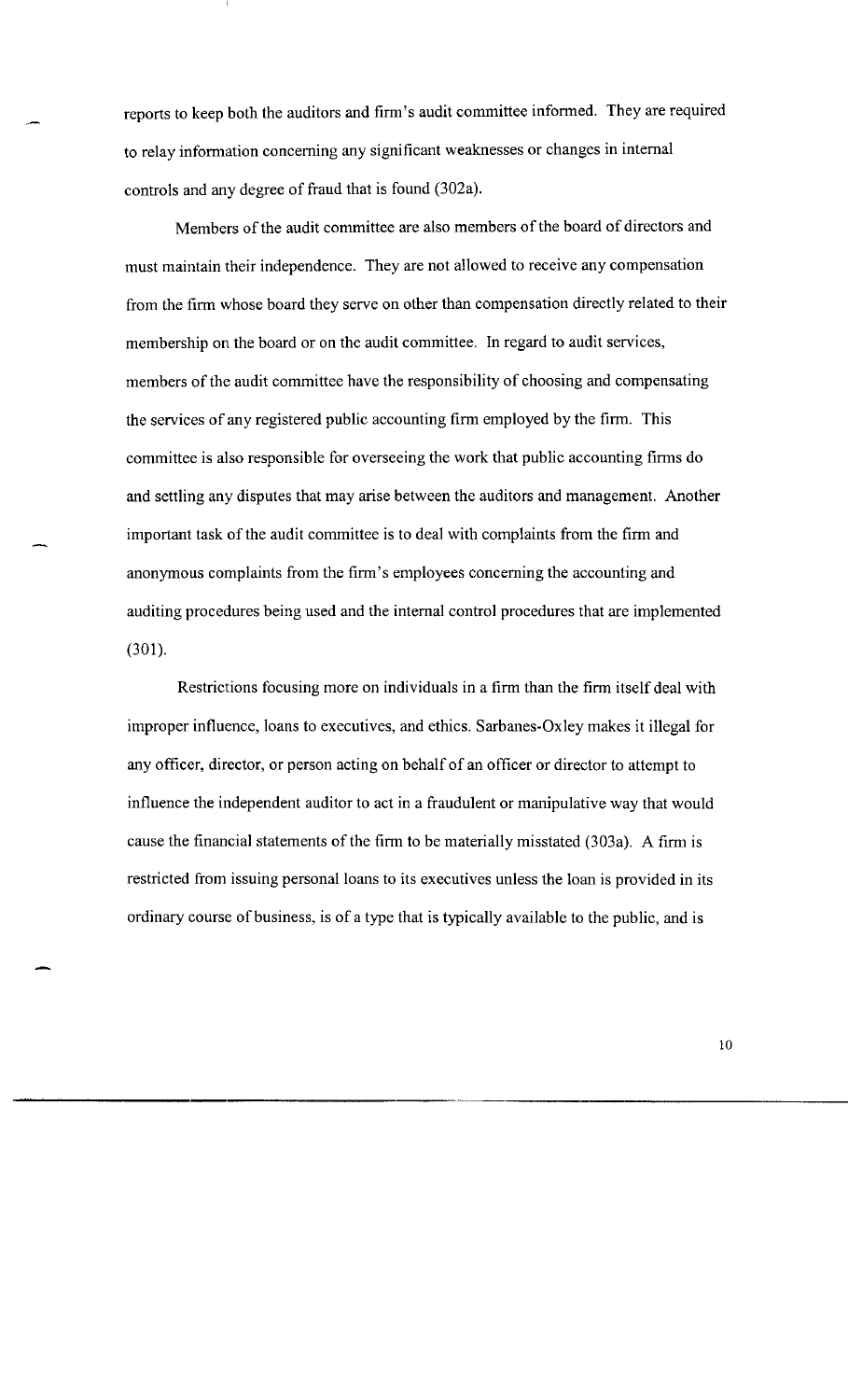issued on market terms where the terms are no more favorable than those offered by the firm to the general public (402a).

According to the Securities and Exchange Act of 1934 and Sarbanes-Oxley, all public firms are required to report whether or not they have adopted a code of ethics and why (406a). They are also required to report any changes made to the code (406b). A code of ethics refers to standards that advocate honest and ethical conduct, especially in the treatment of conflicts between personal and professional goals and relationships. The code of ethics also provides for standards relating to complete, accurate, and timely disclosure of financial information in an understandable format that is in agreement with relevant rules and regulations (406c).

One of the main purposes of Sarbanes-Oxley is to curb corporate fraud by increasing the penalties that will be received for committing it. There are two goals that Congress has in mind for the penalties. The first goal is to create penalties that are strict enough to deter people from committing fraudulent acts, and the second goal is to make sure that the penalties match the severity and seriousness of the violation that is committed (805a & 905b). Specifically, punishments will be adequate for severe situations where the violation includes a misuse of special skill or a position of trust or where "the destruction, alteration, or fabrication of evidence involves-

- (A) a large amount of evidence, a large number of participants, or is otherwise extensive;
- (B) the selection of evidence that is particularly probative or essential to the investigation; or
- (C) more than minimal planning (805a)."

--------------.... \_------\_.\_--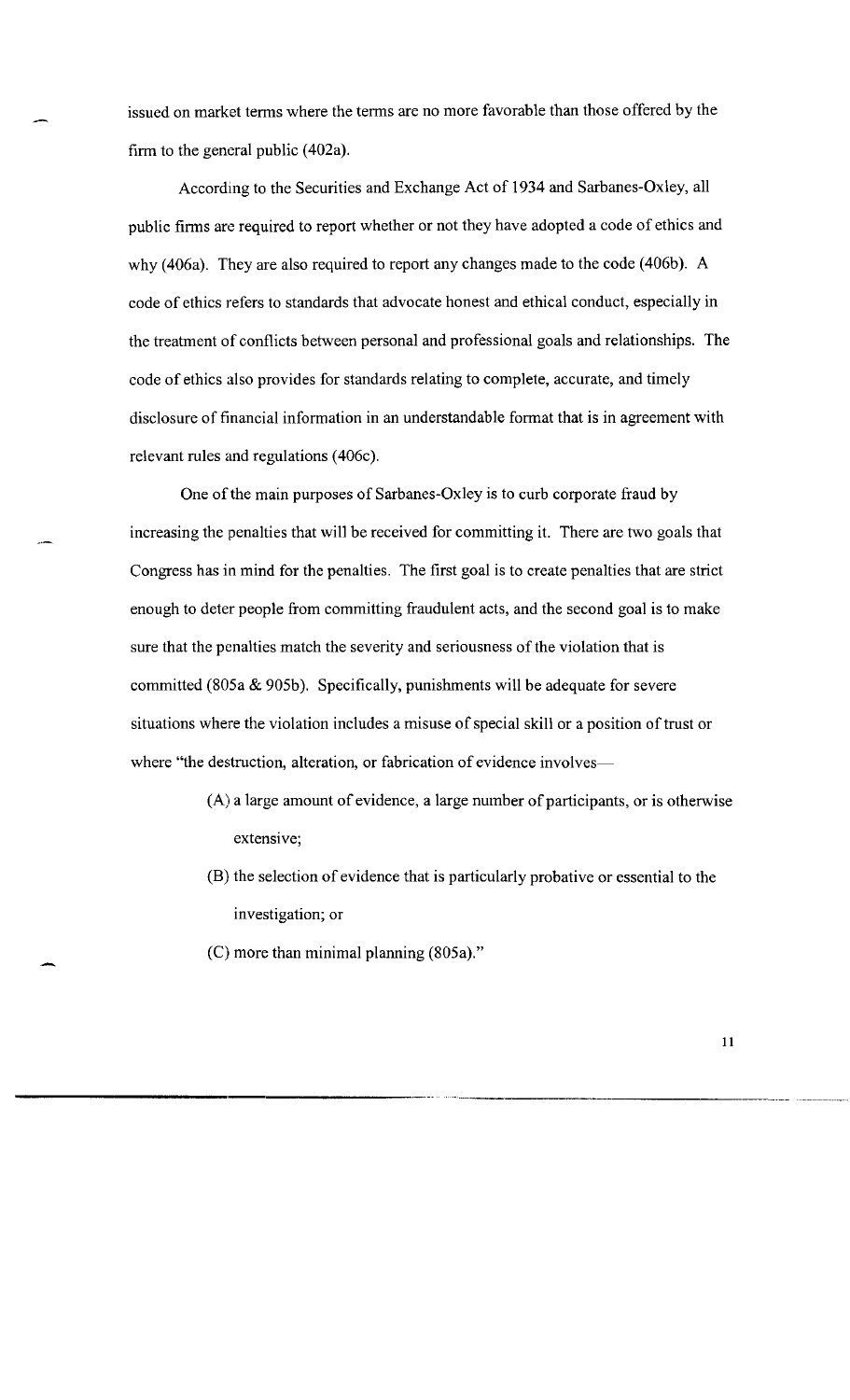As a result of this act, some existing penalties have been increased. For example, corporate officers are required to sign any financial report or statement that will be issued to the public to verify that the information represents the company's financial position in all material respects. **If** any of the signing officers are aware that the statement or report does not fairly reflect the company's situation, that officer may be fined up to \$1,000,000 or imprisoned up to 10 years or both. **If** any officer is aware that the statement or report does not fairly reflect the company's situation and willfully certifies it with his or her signature, then that person may be fined up to \$5,000,000 or imprisoned up to 20 years or both (906c).

Other penalties for corporate fraud have also been created or increased. Any person who changes, hides, destroys, or makes a false entry on a document or record with the purpose of obstructing an investigation will be fined or imprisoned up to 20 years or both (802a). All audit workpapers must be kept for a period of 5 years after the audit is completed. **If** any person or accountant destroys these records before the 5-year term is up, then he or she may be fined or imprisoned up to 10 years or both (802b). Any person who defrauds or attempts to defraud shareholders will be fined or imprisoned up to 25 years or both (807a). Penalties for mail and wire fraud have both been increased. A person committing mail or wire fraud may now be imprisoned up to 20 years. The punishment for each of these crimes had previously been imprisonment up to 5 years maximum (903a & b).

**In** addition to increasing the severity of penalties for corporate fraud, Sarbanes-Oxley established a Statute of Limitations for Securities Fraud. Action must be brought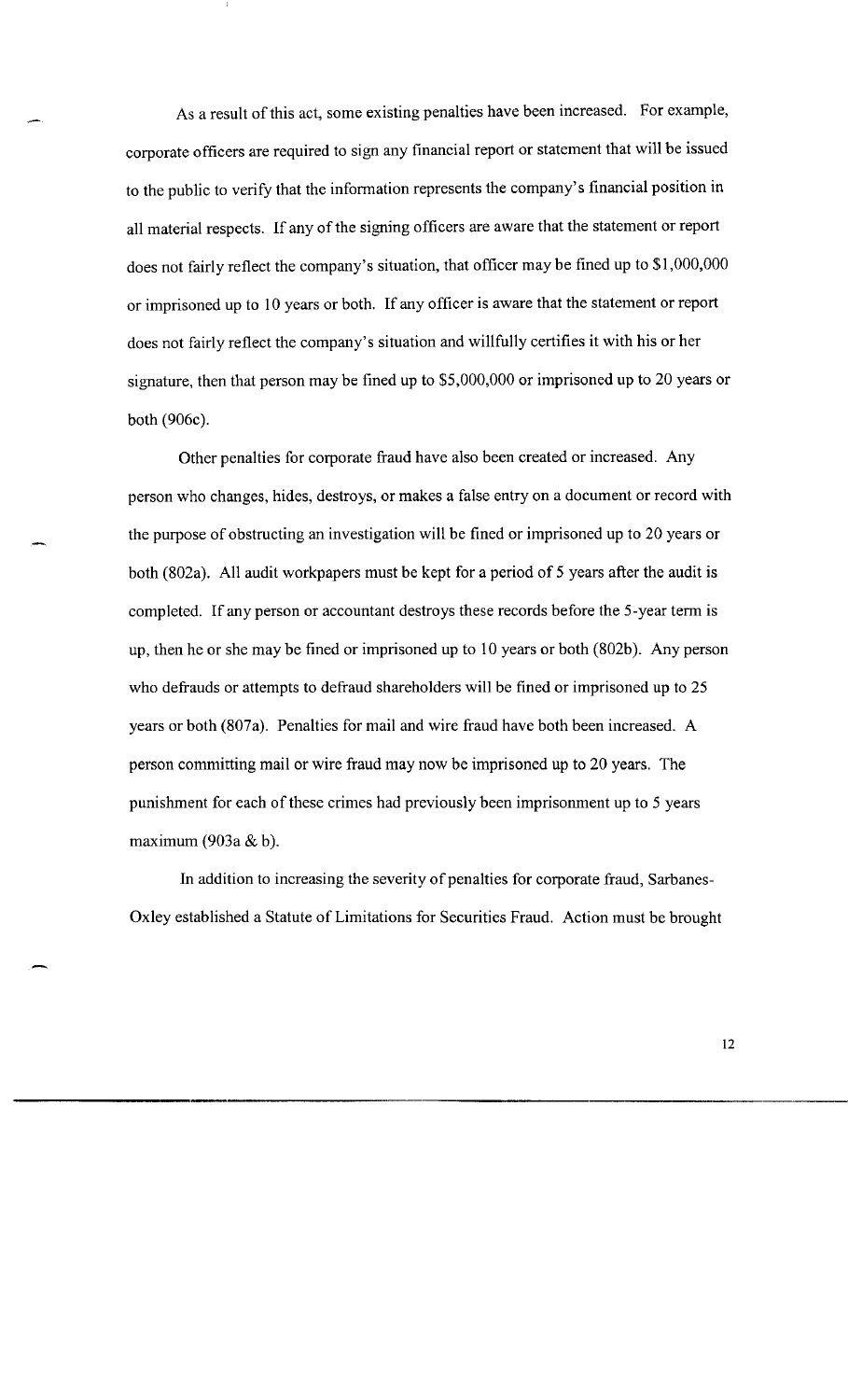against a violator by the earlier of the following periods: 2 years after the discovery of facts of the fraudulent act or 5 years after the fraudulent act was committed (804b).

Protection for employees who provide evidence of any violation to this Act or the securities laws, also known as whistleblowers, is provided by this legislation. Any employee who acts in a lawful manner to provide a federal regulatory agency, a federal law enforcement agency, a member of Congress, a committee of Congress, or any person with supervisory authority over the employee with information about violation shall be protected. Any employee who files or assists in filing a complaint or testifies in a complaint filing will also be protected under this Act. People who are protected by this legislation shall not be released from their employment, suspended from their employment, removed from their positions, threatened, harassed, or treated unfairly in any other way by their employer (806a).

A person who believes that he or she has been discriminated against in one of the ways previously mentioned or in any other way may seek justice by filing a complaint with the Secretary of Labor. There is one stipulation that must be followed when a violation occurs. Action must be taken within 90 days of the violation, which means that the complaint must be filed within 90 days of the day on which the violation occurred (806b).

Those whom the Secretary of Labor has found to be discriminated against will receive remedies for the mistreatment they have received. Those people will be compensated by reinstatement of their position with the same seniority they had prior to discharge, receipt of the amonnt of back pay owed with interest, and receipt of any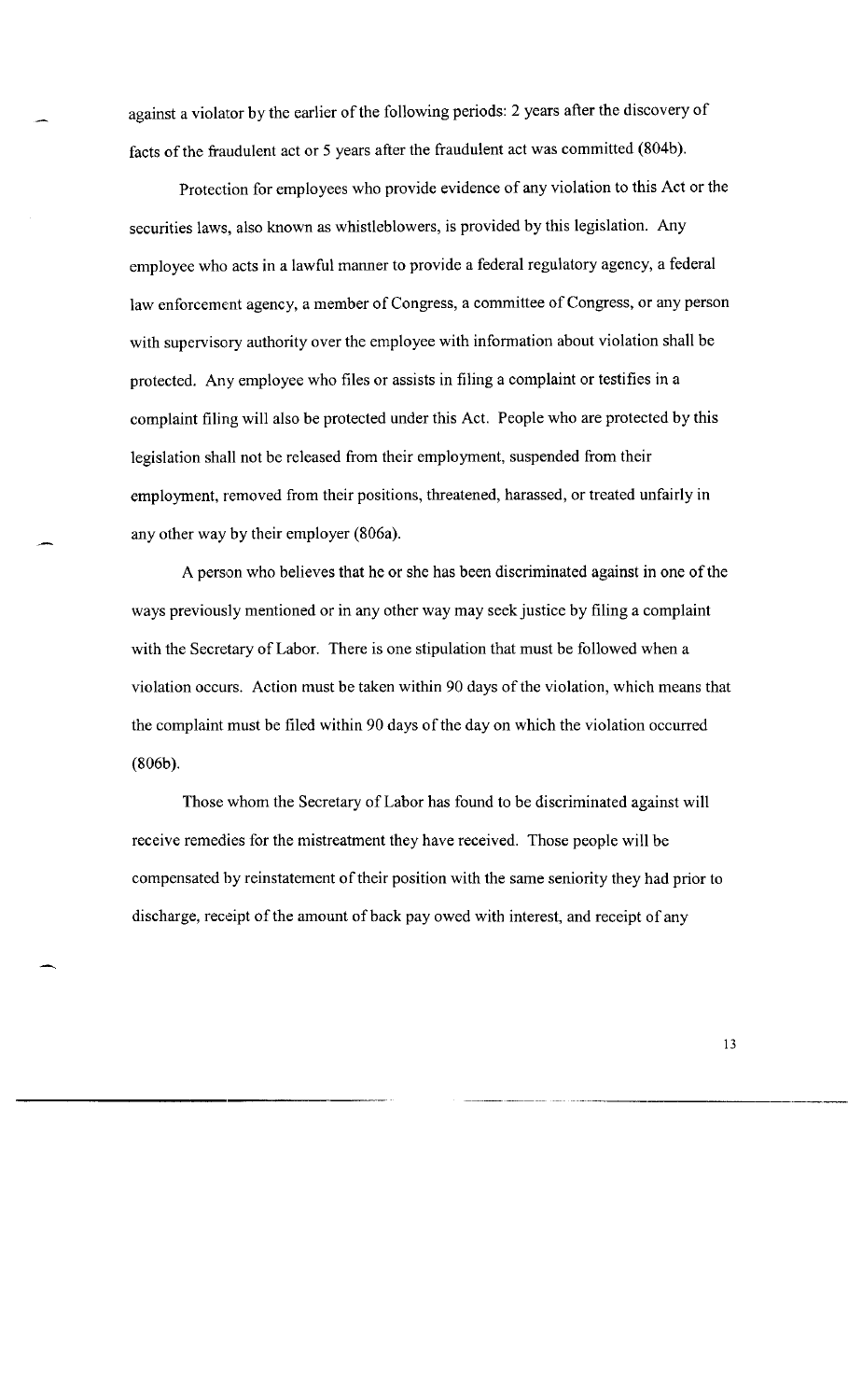amount owed due to special damages caused by the mistreatment and litigation fees (806c).

Finally, Sarbanes-Oxley increased the power and the responsibility of the Securities and Exchange Commission (SEC). This federal agency now has the power to censure any person who willfully violated or aided in the violation of any stipulation of Sarbanes-Oxley or the securities laws, who does not hold the essential qualifications to represent others, or who is deficient in integrity. The SEC may also censure anyone who is found to take part in unethical or improper professional conduct (602a). Improper professional conduct is defined as intentional and knowing conduct or negligent conduct, whether the negligence is one extremely unreasonable act that violates professional standards or several repeated acts (602b).

The SEC now has the power to issue a temporary freeze on extraordinary payments to be made by a company during an investigation for a violation of the Federal securities laws or Sarbanes-Oxley. The company will be required to deposit all funds to be paid in an interest-bearing account for 45 days (1103a). The SEC may also prohibit any person from serving as an officer or director of a company if the behavior of that person makes it evident that he or she is unfit for such a position (1105a). In addition, the SEC has been given the authority to appropriate \$98,000,000 to hire a minimum of 200 qualified professionals to improve the supervision of audit services and to increase the SEC's investigative and disciplinary efforts over auditors and the services that they provide (601).

The recent accounting failures that have occurred have had a tremendous impact that has been felt all over the United States. Those failures are the reason that Sarbanes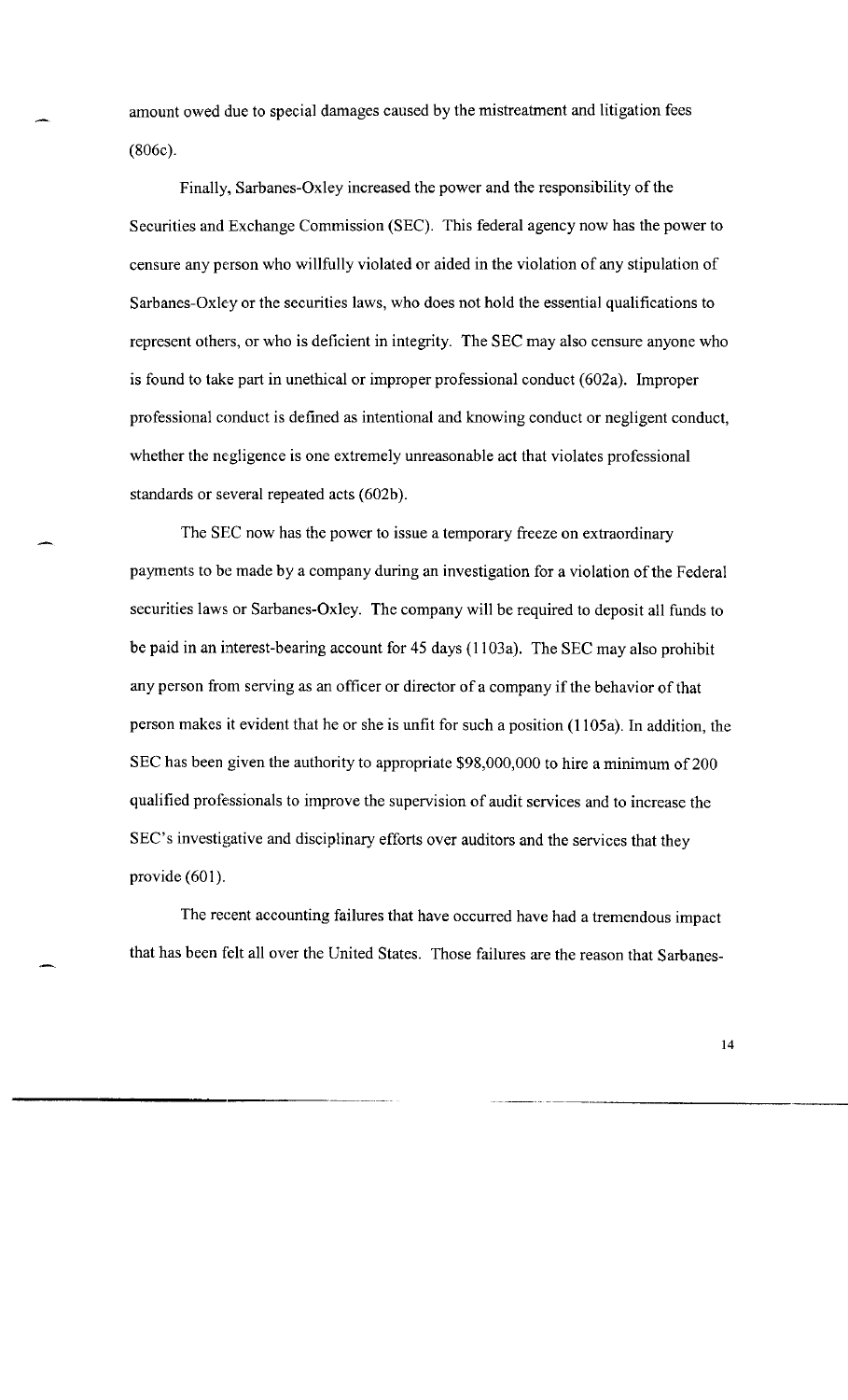Oxley was created. Some of the major downfalls that have made a huge impression in the last year include Enron, Arthur Andersen, WoridCom, and Xerox. Enron and Arthur Andersen are basically credited with starting the beginning of the end for accounting selfregulation and the confidence with which the accounting profession was previously viewed.

Enron was an energy firm. Its big scandal was off-the-book financial transactions that hid millions of dollars worth of debt and deals designed to inflate profits (Teather). The company began by creating partnerships and using these partnerships to borrow money, purchase assets, and enter into contracts. As long as Enron kept their ownership in those partnerships below 50%, they were only required to report information about the partnerships in the footnotes of their financial statements. This means that the information from these partnerships were not included in the numbers for Enron's financial statements. So, Enron was able to borrow money without recording any debt ("Wheels within wheels"). This definitely made Enron appear to be in a much better position to investors and creditors than it actually was. In the end, the company was forced to declare bankruptcy, causing millions to lose jobs and retirement funds.

There were many people to blame for transactions that had been allowed to occur. Some people felt that investors and agencies issuing credit ratings were to blame for not examining Enron's public filings carefully enough. Others turned to point a finger at those legislators who had passed the rules that Enron used to get by with their scheme ("Not just a few bad guys"). However, most of the blame was shifted towards the company's auditor, Arthur Andersen. The world was left to wonder how an accounting firm with such a long-standing reputation for excellence had missed or been negligent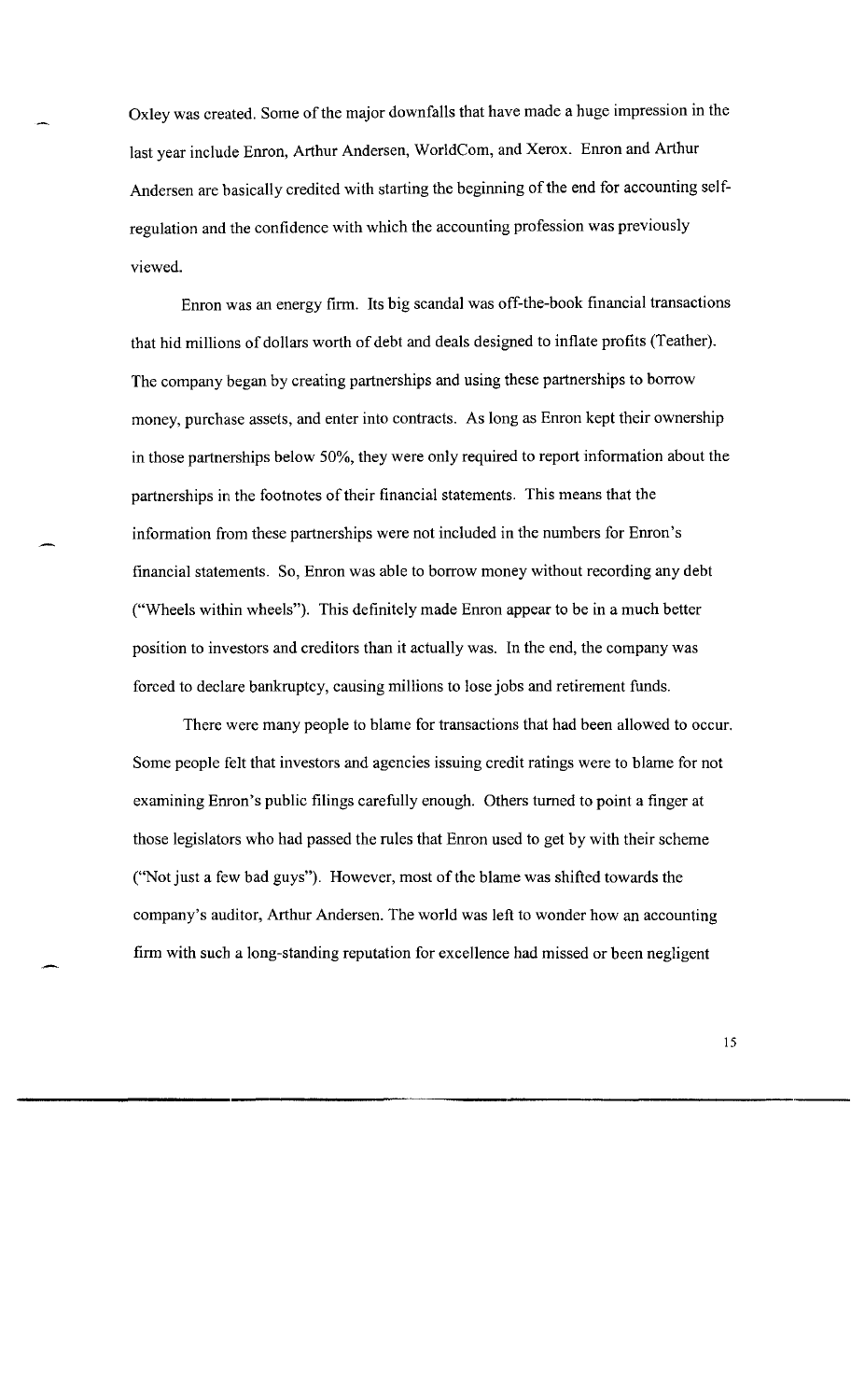regarding such behavior. It is, of course, the auditor's job to review, test, analyze, and do whatever else is necessary to determine whether or not the information on a company's financial statements fairly represents the company's financial position. Once that has been done, the auditor will issue an opinion on the fairness of the statements.

Arthur Andersen did issue an opinion that stated that the financial statements did, in fact, reflect the current financial position of Enron, even though they did not. There is always that chance that the auditor's test will produce incorrect results or that the auditor will make a mistake. However, this is highly unlikely in Andersen's case because the fraud had been on going for years.

The root of Andersen's unethical behavior was its consulting business. While auditing fees began to plummet, consulting fees began to rise. So, Andersen's focus shifted accordingly. Andersen's consulting business was a gold mine. It made millions for the company and for its partners. In the partners' attempt to preserve their income levels through increased consulting fees, they lost sight of importance of auditing. They began to allow clients who provided them with large amounts of consulting fees to carry out accounting practices and transactions that were not in accordance with Generally Accepted Accounting Principles. Andersen crossed a huge line in doing this because the Generally Accepted Accounting Principles, better known as simply GAAP, are what governed the accounting profession prior to Sarbanes-Oxley's creation of the Public Company Accounting Oversight Board. The company was even accused of committing fraud because it had bent the rules so far in its audit of Waste Management, Inc. (Brown and Weil).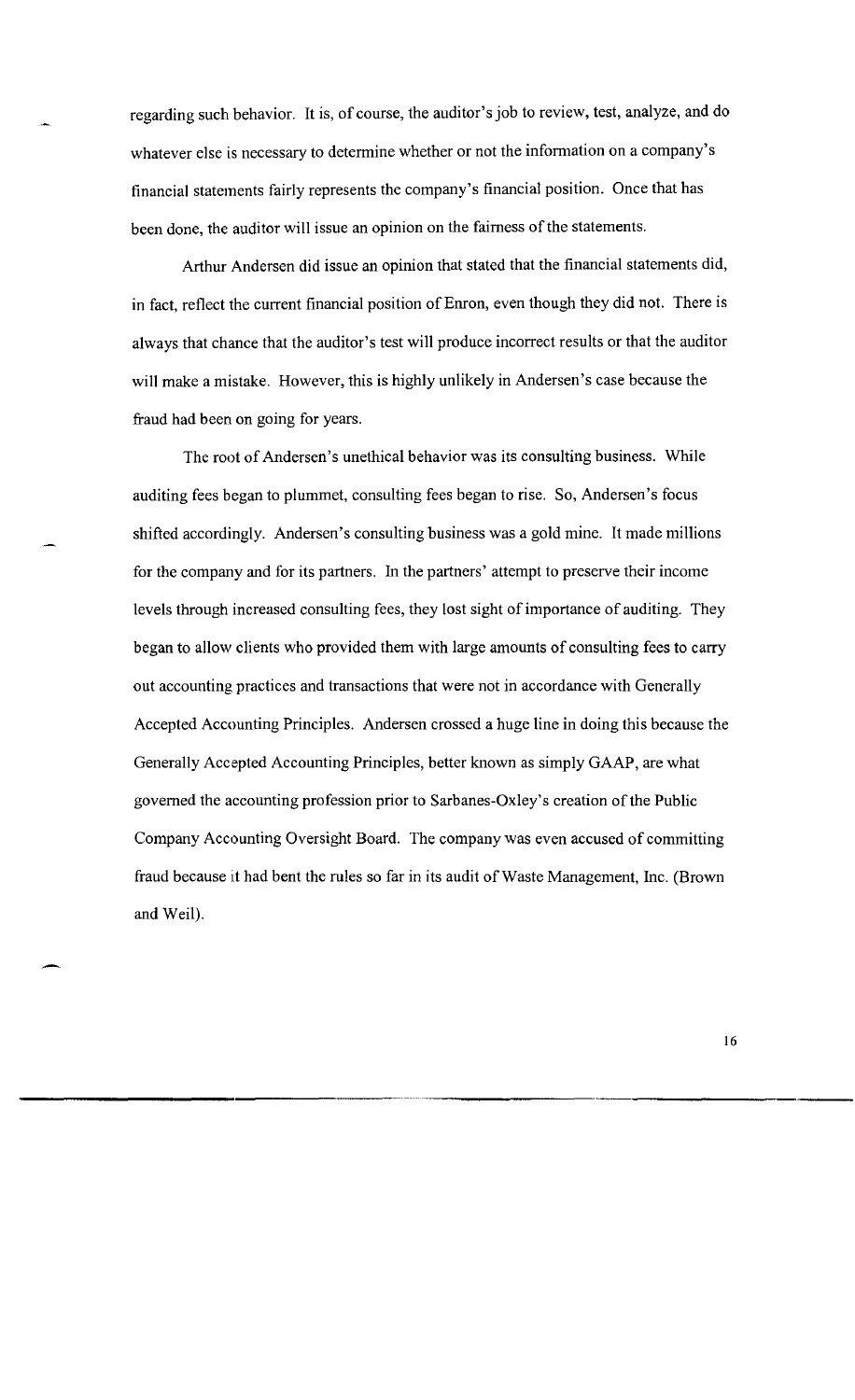WorldCom, another client of Arthur Andersen, was the site of another major accounting scandal that recently occurred. WoridCom's first fraudulent act involved the capitalization of expenditures. This has a major impact on the amount of profit that is reported for the company (WoridCom). Profit is an item that investors and creditors use in their decision-making processes, and the higher it is the better. When an amount is capitalized, only a portion of the whole amount is written off or subtracted each year for the length of the capitalization. Expenses should immediately be subtracted in fuil from revenue. If they are only partially subtracted from revenue, then there appears to be more of a profit than there actually is. If profit is not presented correctly, many people are affected because so many people rely on it for decision-making.

The second fraudulent act committed by WorldCom involves revenue recognition, which has been a constant source of problems because of all the different rules and exceptions involved with it. The company had recorded 3.3 billion dollars worth of profit that had not been earned, which further boosted its profit level (WoridCom). The scandal at Xerox, as well as many other accounting firms, also dealt with revenue recognition. Xerox has been fined 10 million by the Securities and Exchange Commission for recording 6.4 billion of revenues over a five-year period that it did not eam (Pham).

The scandals previously listed are only the tip of the iceberg. There are many others, and more will probably be revealed in the near future. A more important issue is whether or not Sarbanes-Oxley will be effective in preventing the fraudulent acts previously mentioned. In my opinion, it probably will not be effective. I believe that there are a couple of provisions that may stop a few people from acting fraudulently, but the vast majority of people who are willing to cheat others to get what they want will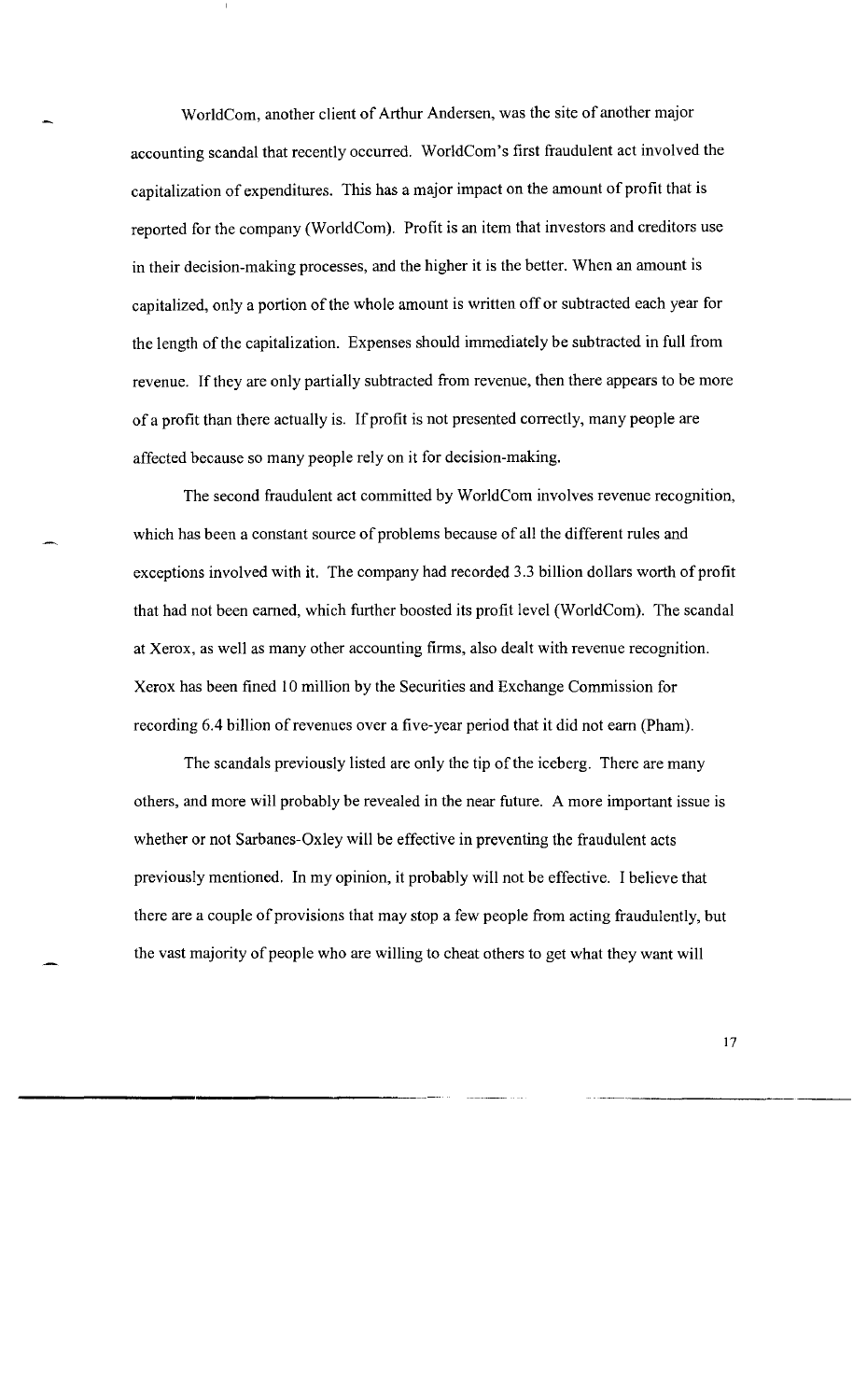continue their scandalous behaviors. Sarabanes-Oxley may be a bump in their road, but I think that they will find a way around it just like they have every other law, person, or rule that was a previous bump in their road. This also leads me to believe that if Sarbanes-Oxley does work, it will be short-lived. Once the loopholes are found, which never seems to take very long with any type of legislation designed to curb negative activity, its effectiveness will be lost.

However, the fact that many audit and non-audit services may not be performed simultaneously by the same company will definitely help decrease the motive for fraud and collusion with clients in accounting firms. This would have been specifically applicable in Arthur Andersen's case. The reason that Andersen would not put its foot down and force its clients to make adjusting entries to fix their fraudulent activities is that it was afraid of losing clients that provided high consulting revenue. The clients committing fraudulent acts probably just told Andersen that if it did not allow them to do what they wanted then they would find an auditor who would. Unfortunately, the partners at Andersen were not willing to risk a decrease in salary for properly reported financial statements. Now, without the risk of losing consulting revenues hanging over auditors' heads, it may help auditors be firmer when they think their clients should make certain adjustments to their financial statements. The business world will probably see a rise in auditing fees as a result of this legislation. It would be optimistic to think that in the future auditors will walk away from clients who refuse to make necessary adjustments. Unfortunately, I doubt that this will ever happen. For a certain price, somebody will take the chance.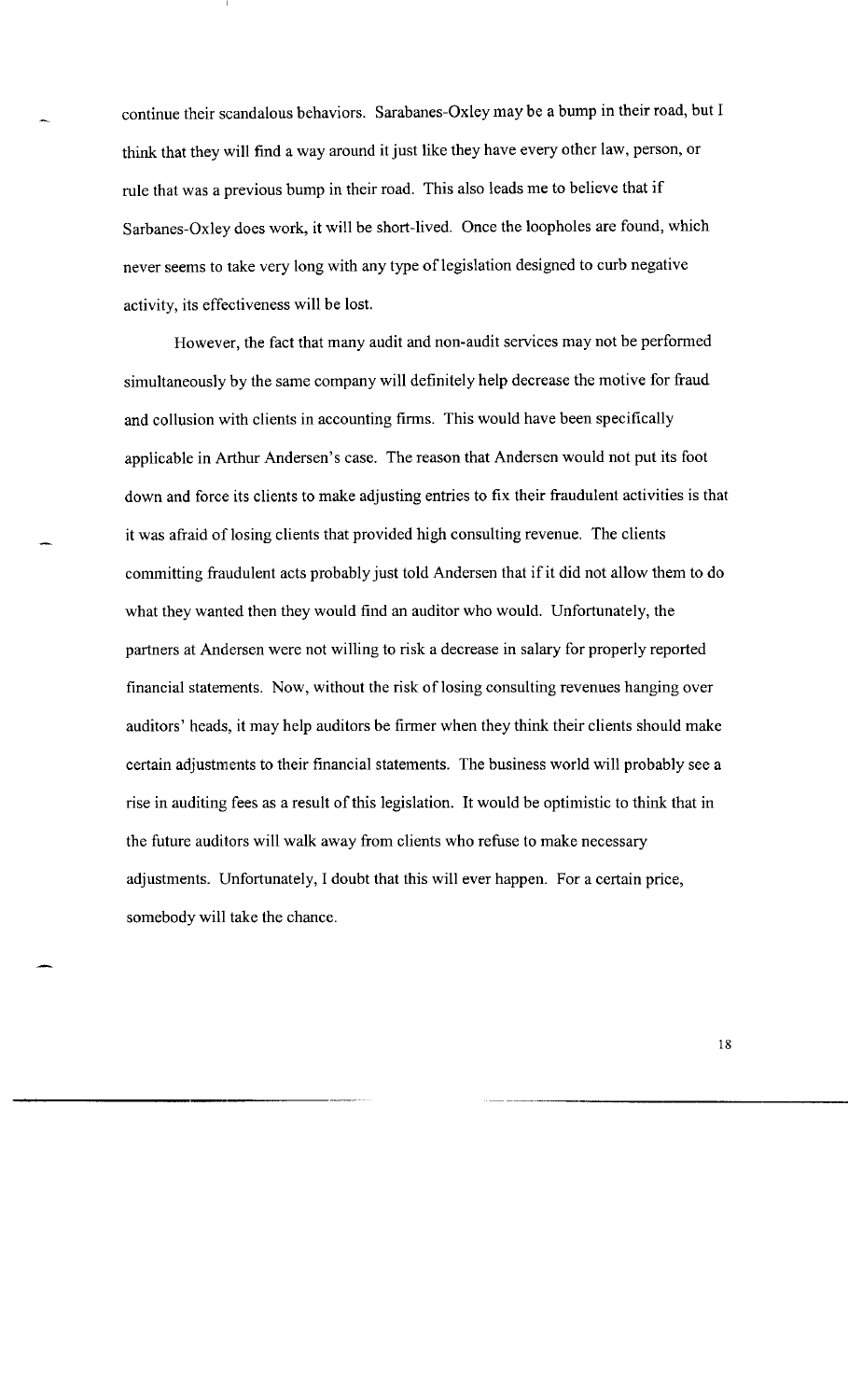The other regulation that will probably reduce some client and auditor collusion in fraud is the regulation that requires audit partners to be rotated every 5 years. More people will have to be involved and aware of the fraud for it to continue beyond a 5-year period. The more people that know, the more likely it is that someone will report or attempt to stop the fraudulent activity. Although many people were probably aware of the activities going on at Arthur Andersen, and no one told about those. However, the fear of losing a job, possibly a career, stops most people from reporting fraudulent acts that occur at their place of employment. They believe that if they do report it they will lose their job and risk the chance of not finding another one. I think that people are right in fearing that another corporation will not hire them because they reported fraudulent activity at their previous job. Some companies may see these people as being annoying or bothersome, rather than helpful, and they may fear that something they have to hide will be uncovered. So the effectiveness of this regulation is uncertain.

The last major provision of Sarbanes-Oxley intended to curb fraudulent behavior was the increase in penalties such as fines and jail time. The big question is will increasing the severity of punishments really make people stop committing fraud, or will those who are inclined to partake in fraudulent activity do so anyway? Unfortunately, the statistics are not too favorable. Statistics compiled from 1990 through 1997 by the U.S. Department of Justice's Bureau of Justice show that the number of people held in State prisons has increased ("Correctional Populations").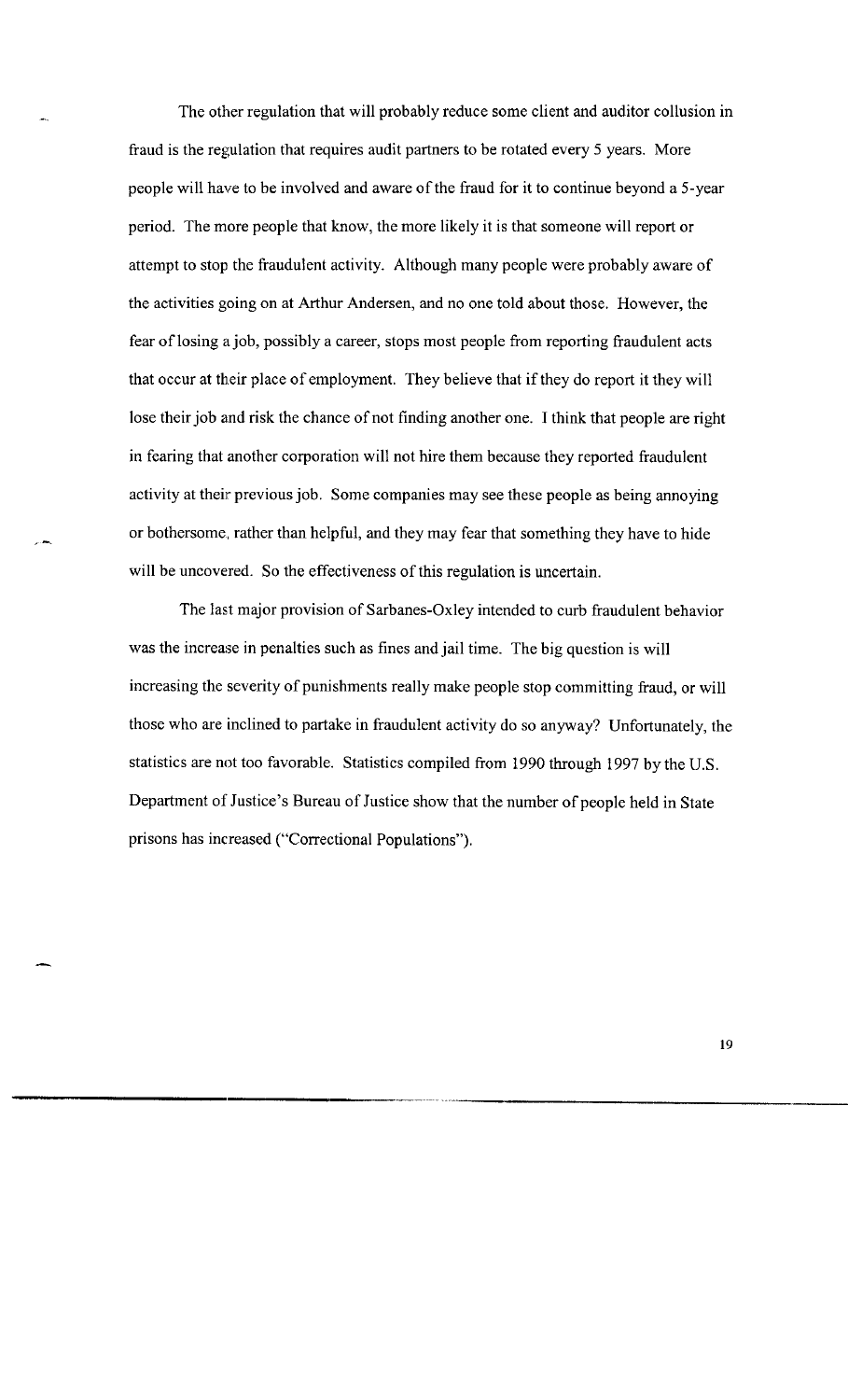| Number of Inmates in State Prison             |         |         |         |         |         |         |         |         |  |  |  |  |
|-----------------------------------------------|---------|---------|---------|---------|---------|---------|---------|---------|--|--|--|--|
| Scriaus Offense<br>$\mathbb{P}^1(\mathbb{R})$ | 1990    | 1991    | 1992    | 1993    | 1994    | 1995    | 1996    | 1997    |  |  |  |  |
| <b>Total Property</b>                         | 173,700 | 180,700 | 181.600 | 189,600 | 207,000 | 226,600 | 231,700 | 236,400 |  |  |  |  |
| <b>Burglary</b>                               | 87,200  | 90,300  | 90,500  | 94,300  | 101,800 | 108,900 | 111,700 | 114,900 |  |  |  |  |
| Larceny                                       | 34,800  | 35,700  | 33,500  | 35,300  | 39,600  | 44,500  | 45,000  | 45,100  |  |  |  |  |
| <b>Vehicle Theft</b>                          | 14,400  | 16,000  | 18,100  | 18,900  | 19,700  | 21.300  | 20,200  | 19,800  |  |  |  |  |
| <b>Fraud</b>                                  | 20,200  | 20,400  | 20,200  | 21,300  | 23,600  | 26,300  | 27,600  | 28,900  |  |  |  |  |
| <b>Other Property</b>                         | 17,100  | 18,200  | 19,400  | 19,800  | 22,300  | 25,600  | 27,200  | 27,700  |  |  |  |  |

As displayed in the table above, many cases of fraud are classified as a serious property offense. (I included the other major categories of property offenses to show that these cases rank right up with burglary, larceny, and motor vehicle theft.) This table lists the total number of people who are in held in a State prison for serious fraud crimes only. This number does not include those sentenced or fined for petty fraud crimes, which means that these numbers would probably be significantly larger if they included all fraud related fines and sentences. This fact makes it even more significant that from 1990 to 1997 there was an enormous increase of 8,700 people being held in State Prisons alone for committing serious fraud crimes (Correctional Populations").

The table previously shown also does not include Federal statistics. However, those statistics show an increase in the number of persons being sentenced to a Federal prison for fraud in almost every year since 1990.

-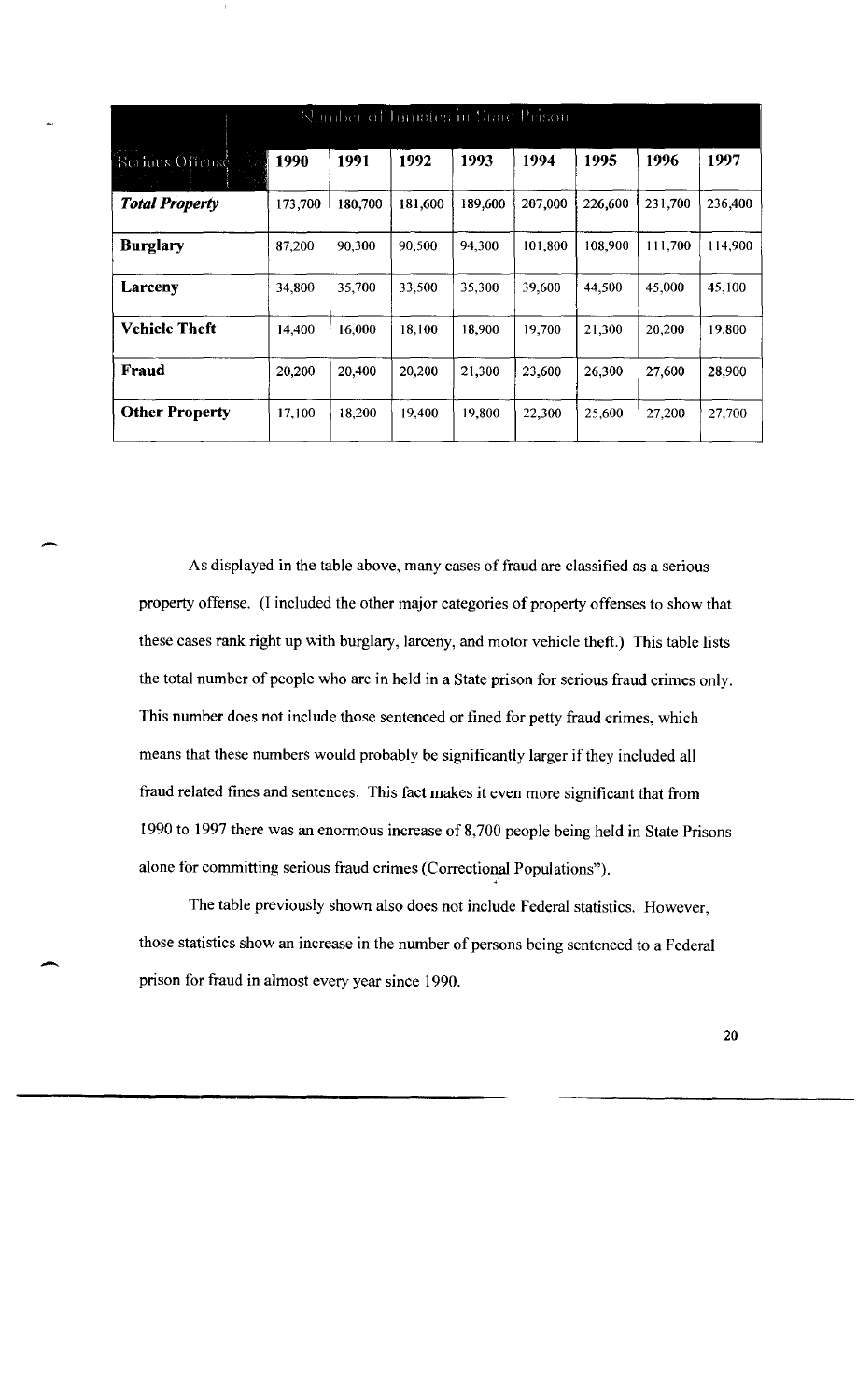| Niasí              |       |       |       |       | Number of Offenders Sentenced to Federal Prison |       |       |       |
|--------------------|-------|-------|-------|-------|-------------------------------------------------|-------|-------|-------|
| Serious<br>Oitense | 1990  | 1991  | 1992  | 1993  | 1994                                            | 1995  | 1996  | 1997  |
| <b>Fraud</b>       | 4,464 | 4,542 | 5,039 | 5,378 | 4.967                                           | 5,258 | 5,751 | 6.282 |

These figures do not include the number of prisoners being held in Federal prisons for committing serious fraud crimes. It only shows that number of individuals who are sentenced to a Federal prison for fraud each year from 1990 through 1997 ("Correctional Populations").

Surprisingly, these offenders spend almost as much time in prison as any other serious property offender. The average time spent in a State prison for a property offender in 1997 was 119 months. The average time spent in a State prison by serious fraud offenders was 104.1 months. That is approximately 8.5 years. While the time spent by property offenders in a Federal prison is less lengthy than in a State prison, the time spent in a Federal prison for the two crimes is still comparable. Property offenders, on average, spent 59 months in prison in 1997. Fraud offenders spent an average of 53.7 months, or 4.5 years, in a Federal prison in 1997 ("Correctional Populations").

 $\overline{\phantom{0}}$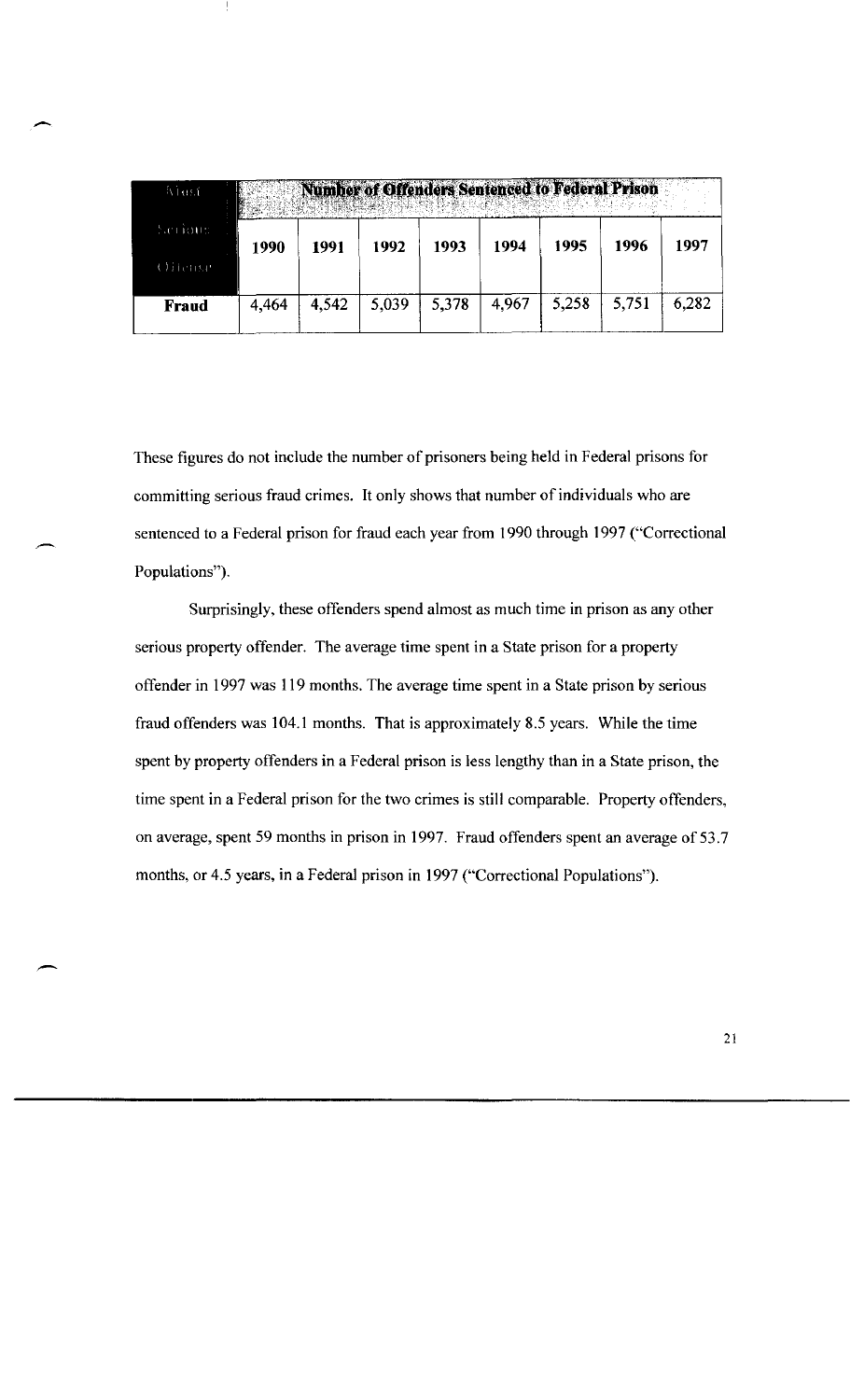

 $\overline{\phantom{a}}$ 

 $\overline{\phantom{0}}$ 

-

I do not know why there is such a difference between the State and Federal prison times served by fraud offenders. However, it is important to note that fraud offenders are punished almost as harshly as any other property offender, such as burglars and car thieves.

The statistics cited thus far indicate how many people are punished for serious fraud crimes, but they do not indicate whether or not these punishments are effective. An effective punishment would stop the person who was punished for committing the act from doing it again. It would also stop other people from committing the act because they would not want to receive similar punishments. Because of the consistent rise in the number of serious fraud offenders punished each year, we already know that whatever punishments previous fraud offenders received were not successful in stopping other people from committing fraud. According to data collected by the Bureau of Justice from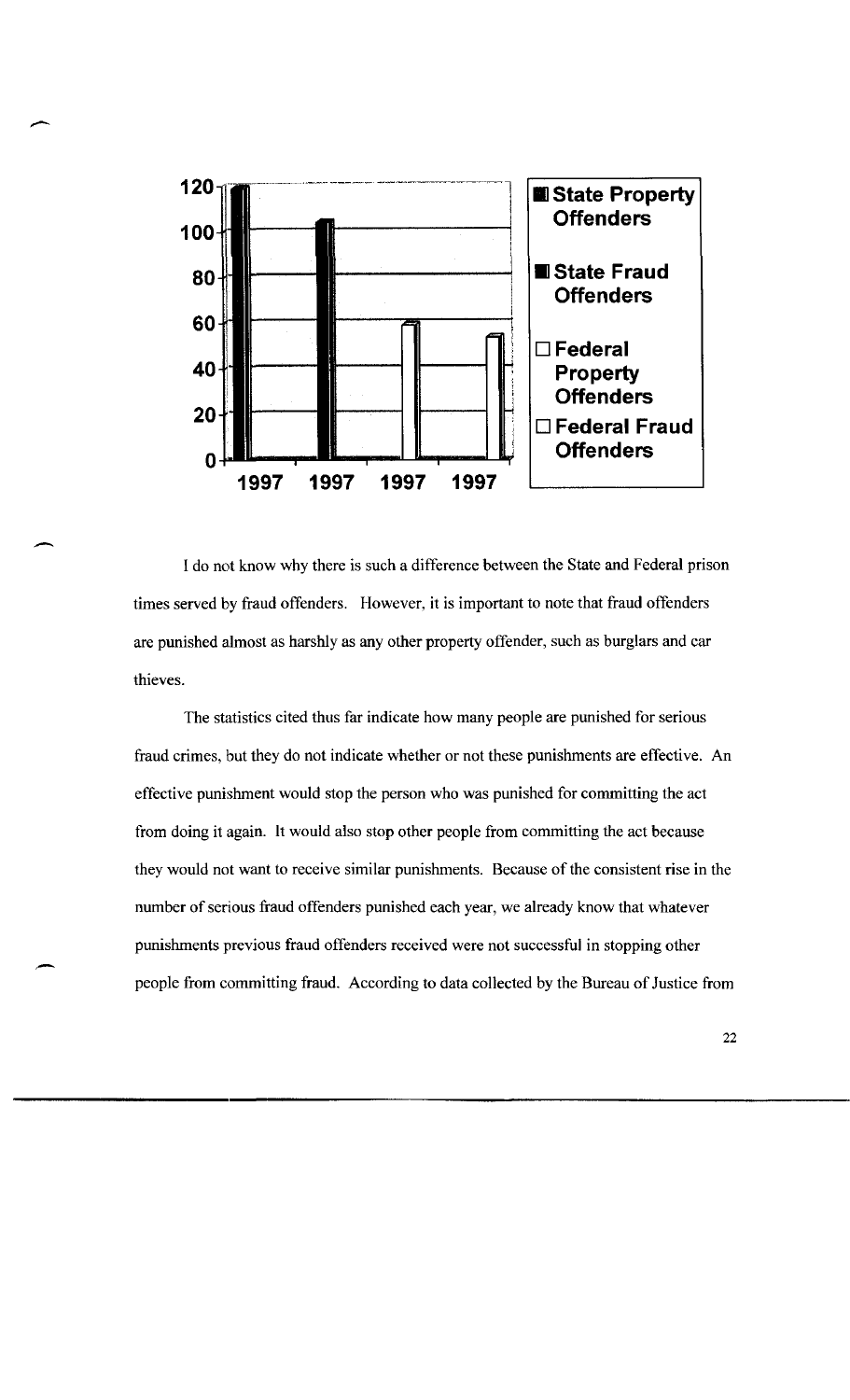1983 to 1999, most criminal offenders who are punished with jail time are not successfully rehabilitated, either. The study showed that 42% of those released on parole, regardless of their offense, successfully completed it ("Reentry Trends"). Information is not available on the effect of monetary penalties on criminal offenders.



Parole occurs immediately after the criminal is released from prison. During the period of parole, the criminal is still under supervision. If the parole is violated, the criminal may be returned to prison to serve any remaining time of his or her sentence. If only 42% successfully completed their parole, that means 64% did not successfully complete it. Of those 64%, 43% went back to jail, and the other 10% went on the run. According to a study conducted from 1983 to 1994, the majority of those who returned to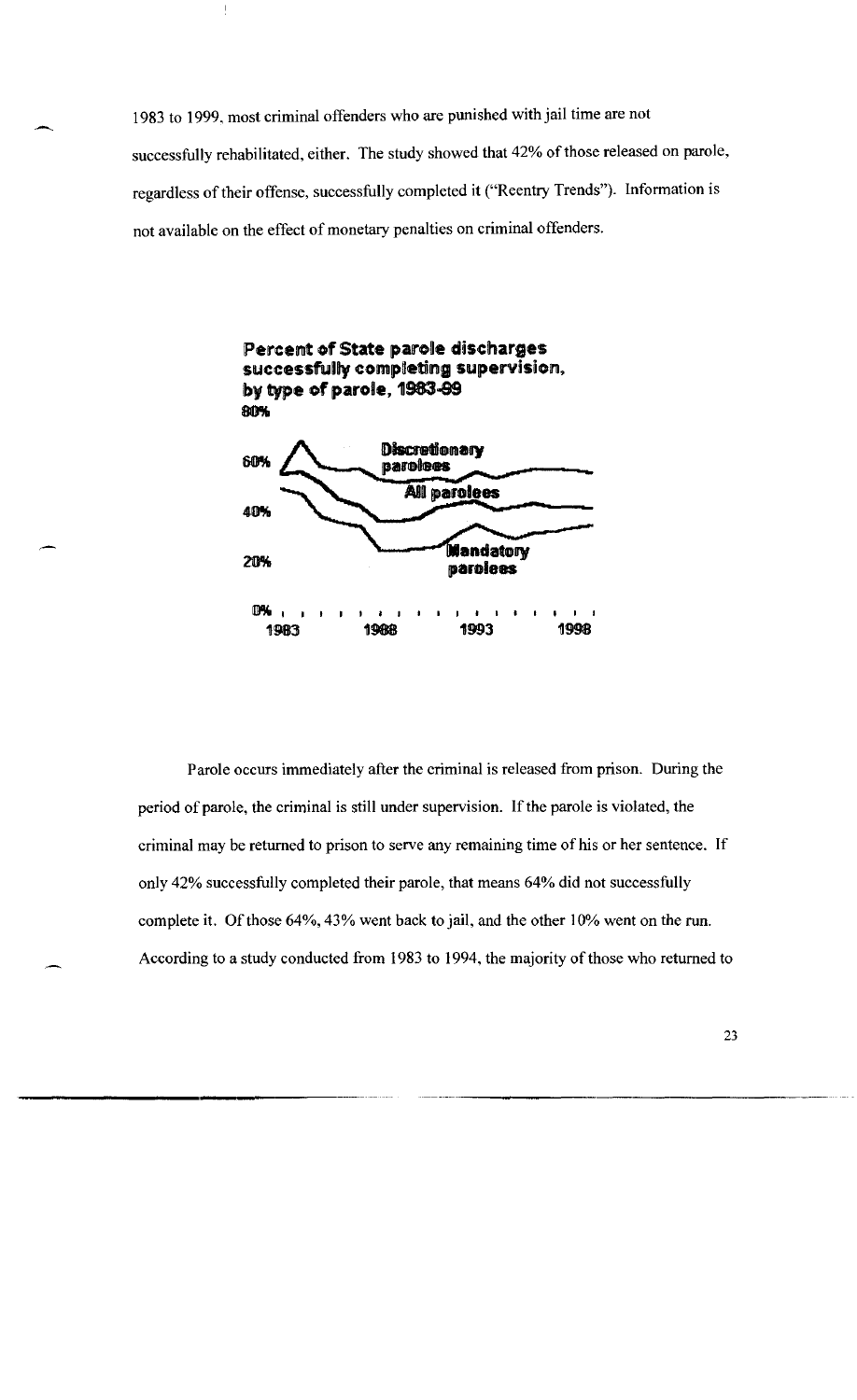jail, almost 80%, were arrested within 3 years of their release ("Reentry Trends"). These statistics include all criminals. Unfortunately, there are no statistics available that report this type of information specifically for fraud offenders or property offenders.



From 1983 to 1994. a study was conducted to find out what percent of prisoners who were released from prison were rearrested within 3 years of their release and what crimes they were rearrested for. More repeat offenders who were rearrested within 3 years of their release were property offenders than any other type of offender. I think that these statistics provide sufficient evidence to determine that individuals who are punished by serving time in our State and Federal prisons are not being rehabilitated. Most of them are getting out only to continue a life of crime. Because the number of people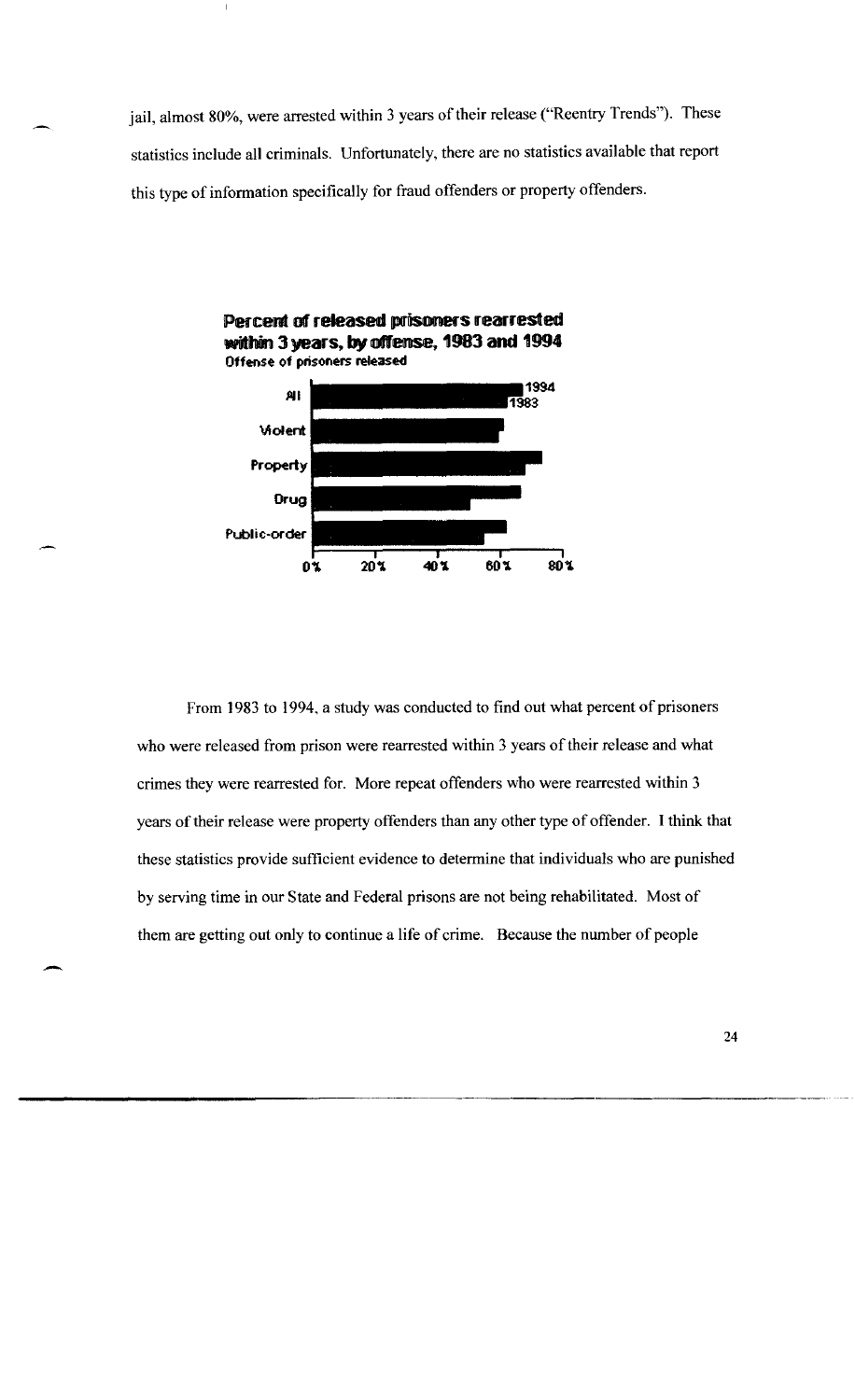sentenced to prison for serious fraud crimes has increased almost every year, it doesn't appear that criminal penalties deter corporate crime.

In fact, HealthSouth, a health care provider, proves that the increase in criminal penalties for corporate crime brought by Sarbanes-Oxley in July of 2002 will not be a deterrent. On March 19,2003, HealthSouth and it's CEO, Richard Scruffy, were charged with massive accounting fraud for overstating income in order to meet Wall Street's expectations ("SEC charges Richard Scruffy"). It has been found that HealthSouth overstated income by 2.5 billion since 1999. The company also overstated the value of its assets by 800 billion. Eight former employees of HealthSouth have pleaded guilty to fraud and conspiracy charges (SEC charges HealthSouth's"). Weston Smith, the former CFO of HealthSouth, was also charged with conspiracy to commit securities and wire fraud and for filing false certifications with the SEC. Smith pleaded guilty to all of these charges ("SEC charges Richard Scruffy").

In early April, Richard Scrushy, who was no longer the CEO of Health South, was charged again by the SEC. This time the charges were for insider trading ("SEC charges HealthSouth's"). Insider trading means that a person is using non-public information in his or her decision to buy or sell stock. This is largely unfair to the public because the public has no way of finding out this information. That is why this practice is illegal. The SEC is attempting to collect up to 743 billion dollars from Scruffy. Two former CFO's, Weston Smith and William Owens, were also charged with insider trading ("SEC charges HealthSouth's").

The only chance for success that the increase in penalties has is if the judicial system utilizes them. If they are just going to be an intimidation factor, their strength will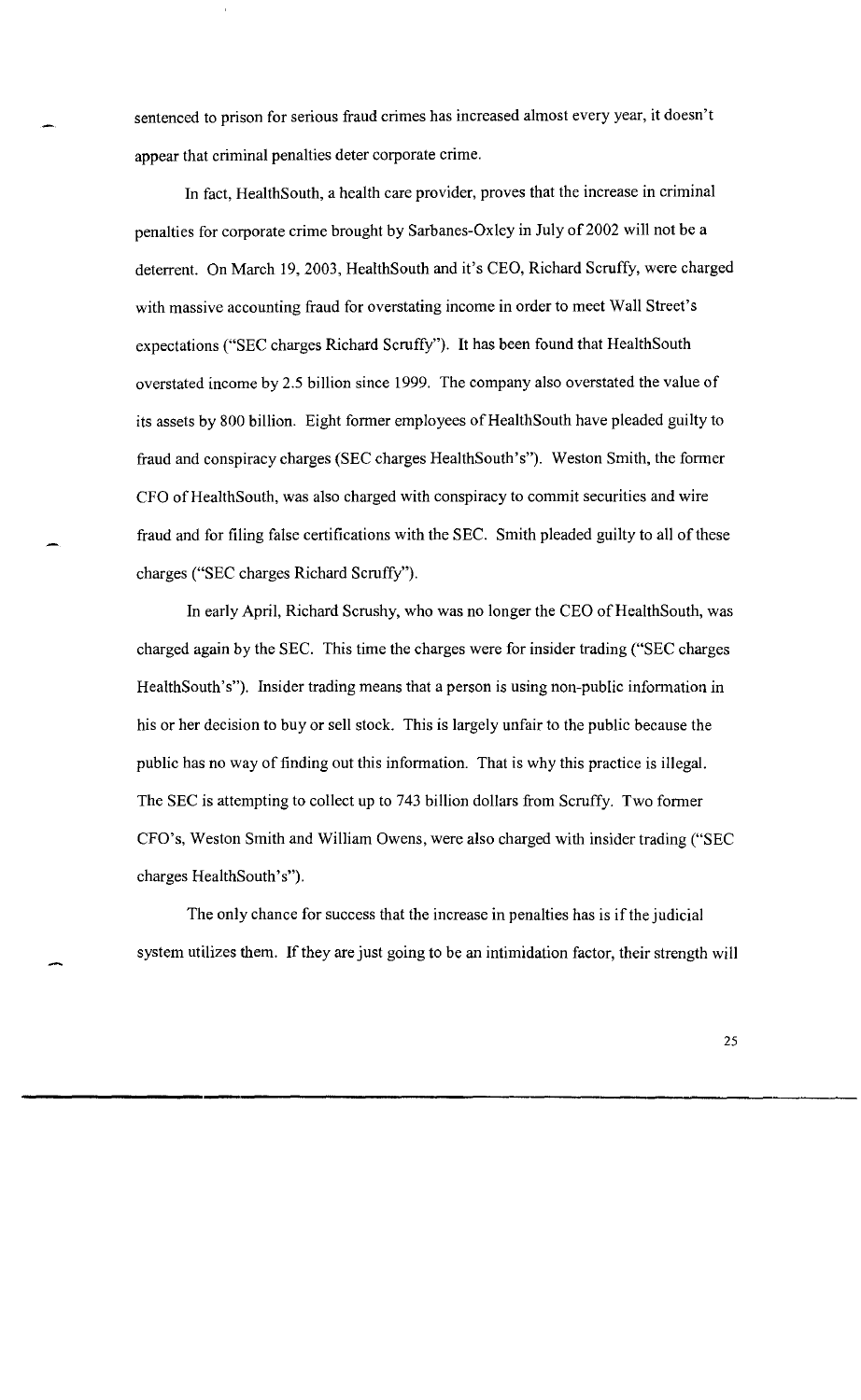be very short-lived. Unfortunately, the world is not placing full faith in the judicial system. For example, Lawrence Cunningham, a professor of law at Boston College, believes that Sarbanes-Oxley was little more than political smoke. He believes that Congress wasted its chance for legitimate reform of a malfunctioning system (McDonald). I agree with him. I will be very surprised if the judicial system ever utilizes the full extent of Sarbanes-Oxley' s power by punishing deserving crimes with the maximum penalties.

Will Sarbanes-Oxley be effective? Possibly, but for the most part, I think not. I believe that separating an auditor's ability to provide many audit and non-audit services simultaneously will decrease collusion between auditors and their clients. It may also decrease some of the fraud that is committed by all public firms because auditors will be less likely to allow fraud to occur. The requirement of rotating audit partners every 5 years will also make it more difficult to commit fraud. However, I don't think that the increase in penalties for fraudulent acts provided by Sarbanes-Oxley will be as effective a deterrent as legislators hoped. HealthSouth's situation is evidence of this. In addition, the numbers for fraud crime have been on the rise at least since 1990. The number of repeat offenders has also increased. The fact that the number of repeat offenders is increasing almost makes it seem that by sentencing criminals to prison, they are being sentenced to a life of crime, which is the exact opposite of the legal system's objective. While I don't believe that Sarbanes-Oxley is that answer to corporate America's problems, I do believe that it will make some improvement in the current situation.